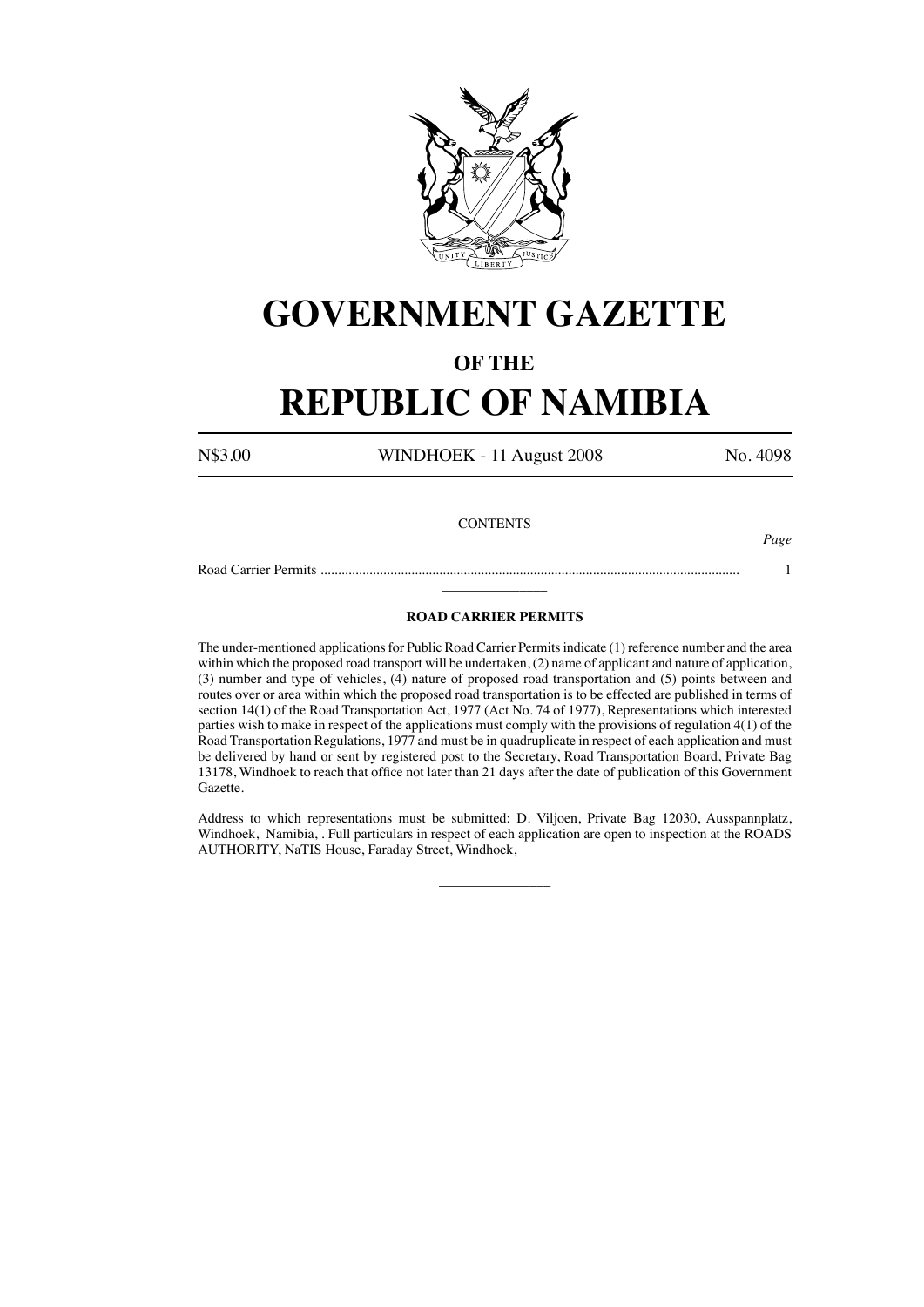#### **TRANSPORT REGULATORY COMMITTEE**

App. 35005 (2) A J JELEMIA 70062300474 (3) PO BOX 63269, WANAHEDA, WINDHOEK (4) New Permanent Authorisation (5A) Passengers (6A) 1 X Sedan (closed top) (7A) 5 passengers: Passengers and their luggage - Within Windhoek municipal area.

App. 35006 (2) D KAUPULWE 58081700641 (3) BOX 1207, WINDHOEK, 9000 (4) New Permanent Authorisation (5A) Passengers (6A) 1 X Sedan (closed top) (7A) 5 passengers: Passengers and their luggage - Within Windhoek municipal area.

App. 35007 (2) B JOHANNES 48071910015 (3) BOX 66, AIRPORT, 9000 (4) New Permanent Authorisation (5A) Passengers (6A) 1 X Sedan (closed top) (7A) 5 passengers: Passengers and their luggage - Within Windhoek municipal area.

App. 35008 (2) J E JONAS 74102400494 (3) BOX 62993, WANAHEDA, WINDHOEK (4) New Permanent Authorisation (5A) Taxi Passengers (6A) 1 X Sedan (closed top) (7A) 5 passengers: Taxi-passengers and their personal luggage - Within Windhoek municipal area.

App. 35009 (2) V SHIPAHU 74011200158 (3) P O BOX 63269, WANAHEDA, WINDHOEK (4) New Permanent Authorisation (5A) Passengers (6A) 1 X Sedan (closed top) (7A) 5 passengers: From Namibia, Khomas

App. 35010 (2) E K MBIDI 81121610161 (3) BOX 62425, KATUTURA, WINDHOEK, 90000 (4) New Permanent Authorisation (5A) Taxi Passengers (6A) 1 X Sedan (closed top) (7A) 5 passengers: Taxi-passengers and their personal luggage - Within Windhoek municipal area.

App. 35011 (2) F K AMUPOLO 68091000049 (3) BOX 144, OKAHANDJA (4) New Permanent Authorisation (5A) Taxi Passengers (6A) 1 X Sedan (closed top) (7A) 5 passengers: Passengers and their personal luggage - Within Okahandja municipal area.

App. 35016 (2) I I NAMGONGO 77082200129 (3) BOX 102, ONDANGWA, 900 (4) New Permanent Authorisation (5A) Taxi Passengers (6A) 1 X Sedan (closed top) (7A) 5 passengers: Passengers and their personal luggage - Within Ondangwa and Oshakati municipal area.

App. 35017 (2) R KAMATI 730100582 (3) BOX 26242, WINDHOEK (4) New Permanent Authorisation (5A) Taxi Passengers (6A) 1 X Combi/Micro bus/Minibus (7A) 10 passengers: Passengers and their personal luggage - From Oshikango to Oranjemund and from Walvis Bay to Oshikango.

App. 35019 (2) T R K HEI 4711180600112 (3) BOX 24867, WINDHOEK, 9000 (4) New Permanent Authorisation (5A) Taxi Passengers (6A) 1 X Sedan (closed top) (7A) 5 passengers: Passengers and their personal luggage - Within Windhoek municipal area.

App. 35023 (2) S E SHIIMI 80112700047 (3) BOX 96209, WINDHOEK (4) New Permanent Authorisation (5A) Taxi Passengers (6A) 1 X Sedan (closed top) (7A) 5 passengers: Taxi-passengers and their personal luggage - Within Windhoek municipal area.

App. 35025 (2) D KUUPULWA 75051810268 (3) BOX 62993, WANAHENDA, 90000 (4) New Permanent Authorisation (5A) Passengers (6A) 1 X Sedan (closed top) (7A) 5 passengers: Passengers and their luggage - Within Windhoek municipal area.

App. 35027 (2) M TAMUTI 77082600070 (3) P O BOX 62993, WANAHEDA, WINDHOEK (4) New Permanent Authorisation (5A) Passengers (6A) 1 X Sedan (closed top) (7A) 5 passengers: Passengers and their luggage - Within Windhoek municipal area.

App. 35029 (2) A F KONDJENI 85012710077 (3) BOX 26374, WINDHOEK (4) New Permanent Authorisation (5A) Taxi Passengers (6A) 1 X Sedan (closed top) (7A) 5 passengers: Passengers and their personal luggage - Ondangwa to Oshakati municipal arae.

App. 35031 (2) S MICHAEL 77050410608 (3) BOX 60853, WINDHOEK (4) New Permanent Authorisation (5A) Taxi Passengers (6A) 1 X Sedan (closed top) (7A) 5 passengers: Passengers and their personal luggage - Within Windhoek municipal area.

App. 35040 (2) F NAOATU 46102600266 (3) BOX 628, GOBABIS (4) New Permanent Authorisation (5A) Taxi Passengers (6A) 1 X Sedan (closed top) (7A) 5 passengers: Passengers and their personal luggage - Within Gobabis municipal area.

App. 35052 (2) A K AMALWA 84112410204 (3) BOX 96209, WINDHOEK (4) New Permanent Authorisation (5A) Taxi Passengers (6A) 1 X Sedan (closed top) (7A) 5 passengers: Passengers and their personal luggage - Within Windhoek municipal area.

App. 35056 (2) M NANGOMBE 6302221100399 (3) BOX 96209, WINDHOEK (4) New Permanent Authorisation (5A) Taxi Passengers (6A) 1 X Sedan (closed top) (7A) 5 passengers: Passengers and their personal luggage - Within Windhoek municipal area.

App. 35085 Permit 3308/2 (2) L PORFIRIO 5409049900021 (3) PO BOX 21326, WINDHOEK, NAMIBIA (4) Additional Authority (5A) Passengers (6A) 1 X Combi/Micro bus/Minibus (5B) Passengers (6B) 1 X Combi/Micro bus/Minibus (7A) 16 passengers: Passenger and their personal luggage - From Windhoek to Katima Mulilo and From Windhoek to Oshakati and Windhoek to Walvisbay. (7B) 16 passengers: Passenger and their personal luggage - From Windhoek to Epukiro

App. 35097 (2) K E KADHILA 77020610013 (3) BOX 8194, BACHBRECHT, WINDHOEK (4) New Permanent Authorisation (5A) Taxi Passengers (6A) 1 X Sedan (closed top) (7A) 5 passengers: Taxi passengers and their personal luggage - Within Windhoek municipal area.

App. 35099 Permit 19865/0 (2) N SHAULWA 73071710054 (3) BOX 976, WALVIS BAY (4) Change Route, Particulars etc. (5A) Passengers (6A) 1 X Bus (double deck) (7A) 28 passengers: Passaengers and their personal luggage - From Oranjemund to Oshakati.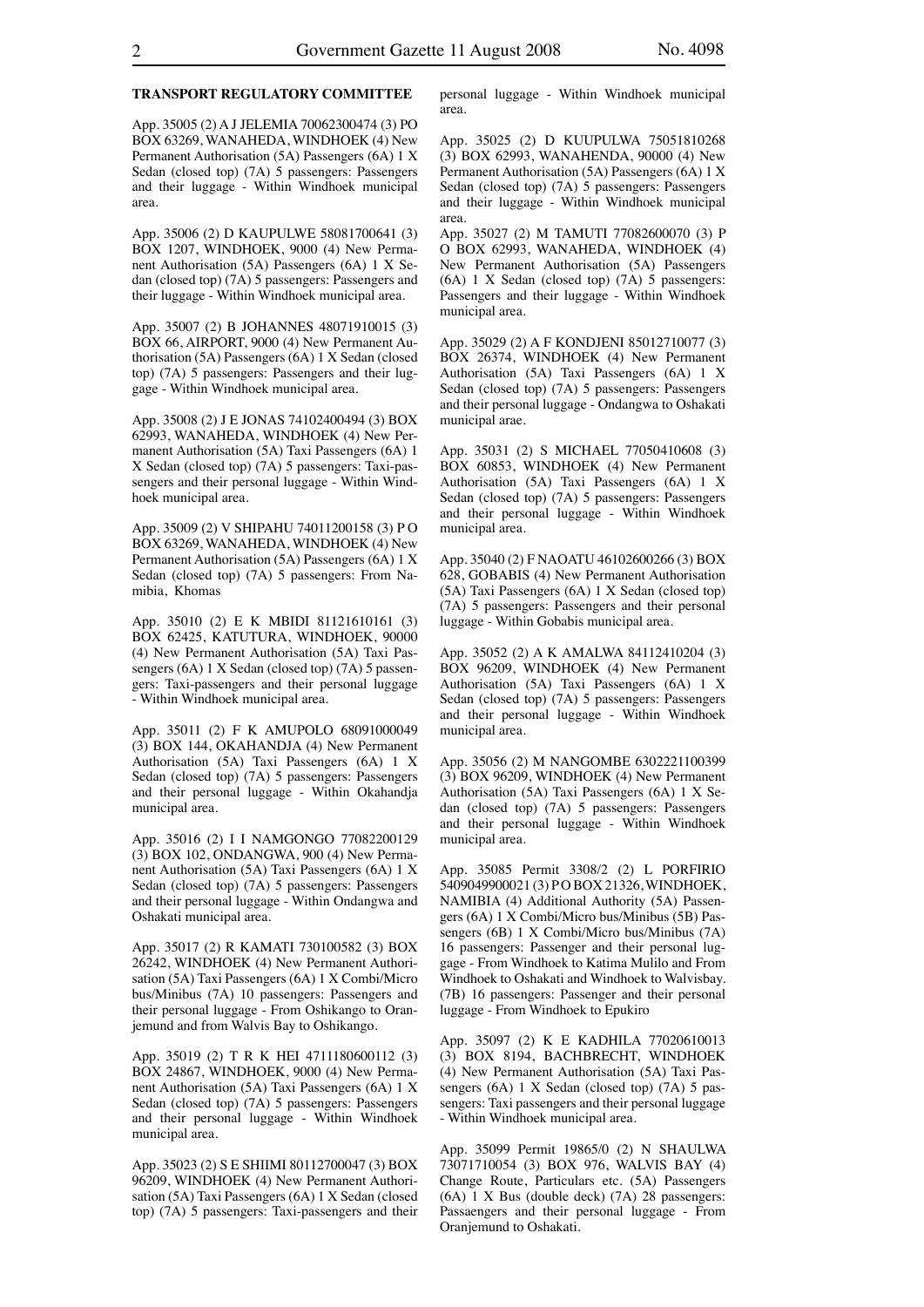App. 35107 (2) G KEENDJELE 760708 0033 8 (3) P O BOX 3071, OSHAKATI, NAMIBIA (4) New Permanent Authorisation (5A) Passengers (6A) 3 X Bus (single deck) (5B) Passengers (6B) 3 X Bus (single deck) (5C) Goods (6C) 1 X Unknown (5D) Goods (6D) 1 X Unknown (7A) 28 passengers: Passenger and their personal luggages - Rehoboth to Windhoek, Windhoek to Walvis bay, Windhoek to Lüderitz, Oranjemund to Oshakati and Windhoek to Katima Mulilo via Rundu. (7B) 1 passengers: Luggages - Rehoboth to Windhoek, Windhoek to Walvis bay, Windhoek to Lüderitz, Oranjemund to Oshakati and Windhoek to Katima Mulilo via Rundu.

App. 35114 (2) M N ASHEELA 7912510261 (3) BOX 61202, KATUTURA, WINDHOEK (4) New Permanent Authorisation (5A) Taxi Passengers (6A) 1 X Sedan (closed top) (7A) 5 passengers: Passengers and their personal luggage - Within Windhoek municipal area.

App. 35127 (2) T H AKWENYE 78032710353 (3) BOX 95255, WINDHOEK, 9000 (4) New Permanent Authorisation (5A) Tourists (6A) 1 X Combi/ Micro bus/Minibus (7A) 18 passengers: Tourists and their personal luggage - within Windhoek municipal and Windhoek Airports and return.

App. 35128 (2) K E JOHANNES 7108020000468 (3) P O BOX 95141, KATUTURA, WINDHOEK (4) New Permanent Authorisation (5A) Passengers (6A) 1 X Sedan (closed top) (7A) 5 passengers: Passengers and their personal luggage - within Windhoek municipal area.

App. 35130 (2) J K KUUTONDOKWA 70060602090 (3) BOX 95141, KATUTURA, WINDHOEK, NAMIBIA (4) New Permanent Authorisation (5A) Passengers (6A) 1 X Sedan (closed top) (7A) 5 passengers: Passengers and their personal luggage - within Windhoek municipal area.

App. 35142 (2) S T NGHIKOYA 79031110396 (3) PO BOX 1376, OSHAKATI, NAMIBIA (4) New Permanent Authorisation (5A) Passengers (6A) 1 X Sedan (closed top) (7A) 5 passengers: Passenger and their personal luggages - From Oshakati to Ondangwa via Ongwediva municipal area.

App. 35145 (2) L K IYAMBO 75011200477 (3) P O BOX 963, OKAHANDJA, NAMIBIA (4) New Permanent Authorisation (5A) Passengers (6A) 3 X Sedan (closed top) (7A) 5 passengers: Passengers and their personal luggage - within Okahandja municipal area.

App. 35147 (2) F NDJODHI 66071300975 (3) P O BOX 2053, SWAKOPMUND (4) New Permanent Authorisation (5A) Taxi Passengers (6A) 1 X Sedan (closed top) (7A) 5 passengers: From Namibia, Khomas

App. 35148 (2) S SEM 83060610185 (3) BOX 3453, SWAKOPMUND (4) New Permanent Authorisation (5A) Taxi Passengers (6A) 1 X Sedan (closed top) (7A) 5 passengers: Passengers and their personal luggage - Walvis Bay to Swakopmund municipal area.

App. 35154 (2) T TOMAS 72100500430 (3) BOX 1564, WINDHOEK (4) New Permanent Authorisation (5A) Passengers (6A) 1 X Sedan (closed top) (7A) 5 passengers: Passengers and their luggage - within Windhoek municipal area.

App. 35159 (2) BEDOUIN ADVENTURES CC 20002111 (3) BOX 4114, SWAKOPMUND, 9000 (4) New Permanent Authorisation (5A) Tourists (6A) 1 X Bus (single deck) (7A) 24 passengers: Tourists and their luggage - From Hosea Kutako Airport Windhoek and various places in Namibia and return.

App. 35162 (2) N VRIES 59030400293 (3) P O BOX 2862, WINDHOEK, NAMIBIA (4) New Permanent Authorisation (5A) Passengers (6A) 1 X Combi/Micro bus/Minibus (7A) 14 passengers: Passengers and thier personal luggage - From Windhoek to Walvis Bay and back.

App. 35163 Permit 10706/2 (2) M E H KAMO-SHO 74072700509 (3) BOX 183, OSHAKATI (4) Additional Authority (5A) Passengers (6A) 1 X Combi/Micro bus/ Minibus (5B) Passengers (6B) 1 X Combi/Micro bus/ Minibus (7A) 16 passengers: Persons and their personal luggage - From Oshakati to Katima Mulilo and return the same route. (7B) 16 passengers: Passenger and their personal luggage - As per attached Annexure "A".

App. 35164 (2) N VRIES 59030400293 (3) P O BOX 2862, WINDHOEK, NAMIBIA (4) New Permanent Authorisation (5A) Taxi Passengers (6A) 1 X Sedan (closed top) (7A) 5 passengers: Passengers and their personal luggage - Within Windhoek municipal area.

App. 35165 (2) G MARTIN 6604011100238 (3) BOX 183, OSHAKATI, 9000 (4) New Permanent Authorisation (5A) Taxi Passengers (6A) 1 X Sedan (closed top) (7A) 5 passengers: Taxi-passengers and their personal luggage - From Embadu Village to Oshakati municipal area and return.

App. 35166 Permit 6426/2 (2) E HAMUKOSHI 77111000234 (3) BOX 183, OSHAKATI (4) Additional Authority (5A) Taxi Passengers (6A) 1 X Sedan (closed top) (5B) Taxi Passengers (6B) 1 X Sedan (closed top) (7A) 5 passengers: Taxi-passengers and their personal luggage - From Ohangwena to Ondangwa municipal area and return. (7B) 5 passengers: Within Oshikuku and Oshakati municipal area.

App. 35171 (2) D A IILONGA 771117 10223 (3) BOX 62754, WNAHENDA, 90000 (4) New Permanent Authorisation (5A) Passengers (6A) 1 X Sedan (closed top) (7A) 5 passengers: Passenger and their personal luggage - within Windhoek municipal area.

App. 35173 (2) E H SHAANIKA 76022400236 (3) BOX 23567, WINDHOEK (4) New Permanent Authorisation (5A) Passengers (6A) 1 X Sedan (closed top) (7A) 5 passengers: Passenger and their personal luggage - within Windhoek municipal area.

App. 35191 (2) J NAIYUMA 76051000461 (3) P O BOX 1176, WALVIS BAY (4) New Permanent Authorisation (5A) Bus Passengers (6A) 3 X Combi/ Micro bus/Minibus (7A) 16 passengers: Persons and their personal luggage - From Windhoek to Lüderitz and return via the same route.

App. 35194 (2) W A HOUGH 59091600231 (3)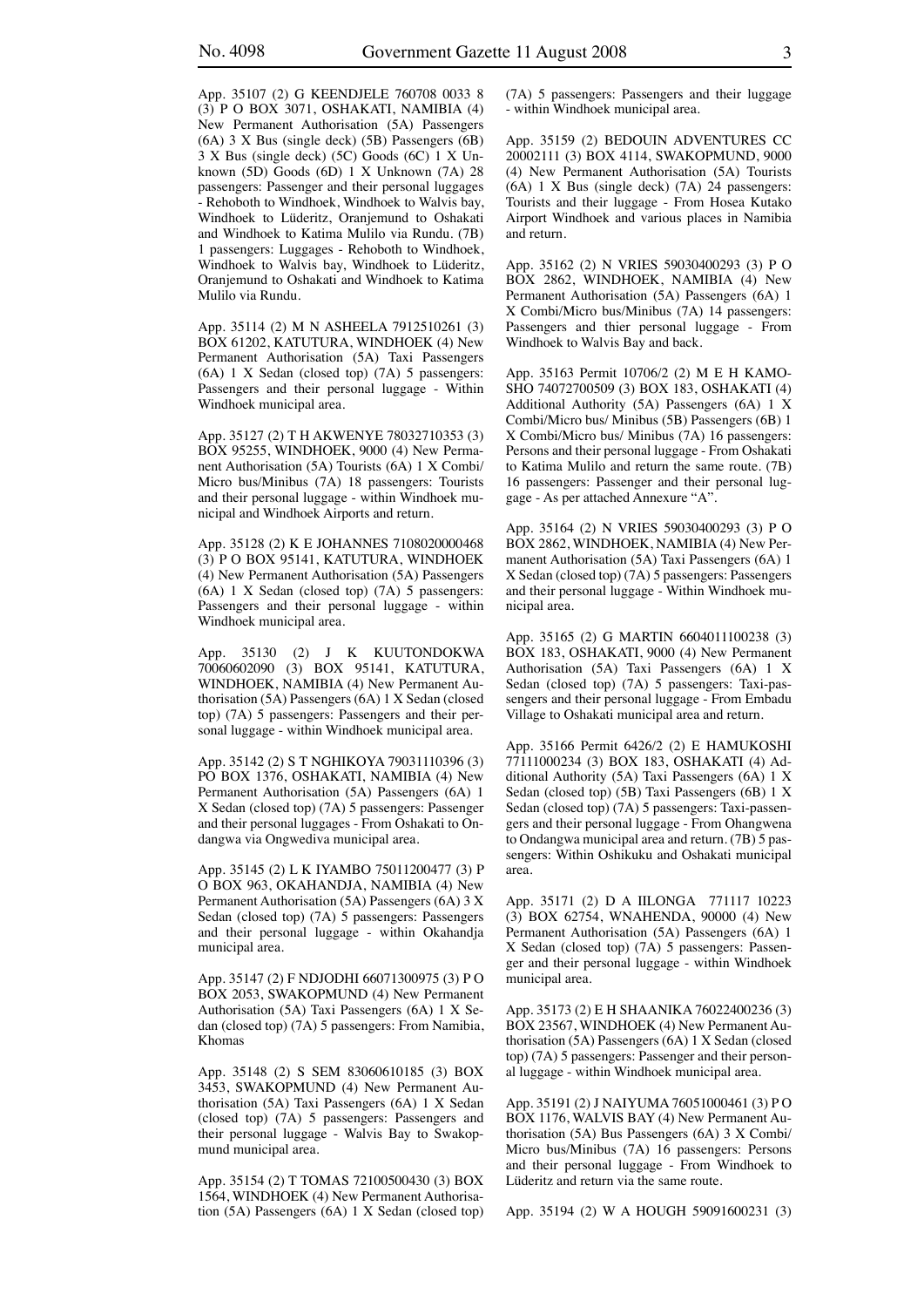BOX 30424, P/PARK, 90000 (4) New Permanent Authorisation (5A) Tourists (6A) 1 X Combi/Micro bus/Minibus (7A) 16 passengers: Tourists and their personal luggages - from Windhoek Airport to various places within Namibia and return.

App. 35199 (2) G F MWANINGA 77080500141 (3) BOX 346, WINDHOEK (4) New Permanent Authorisation (5A) Taxi Passengers (6A) 3 X Sedan (closed top) (7A) 5 passengers: Passengers and their personal luggage - Within Windhoek municipal area.

App. 35200 (2) N J Y HONORE 20070533 (3) BOX 90008, WINDHOEK (4) New Permanent Authorisation (5A) Tourists (6A) 1 X Combi / Micro bus / Minibus (7A) 14 passengers: Tourists as well as their personal luggage - From Windhoek and/or the Hosea Kutako Airport to places situated within the Republic of Namibia including places situated on the borders of Namibia and return.

App. 35206 (2) E MUTILIFA 75060500667 (3) BOX 61474, KATUTURA, WINDHOEK (4) New Permanent Authorisation (5A) Taxi Passengers (6A) 1 X Sedan (closed top) (7A) 5 passengers: Taxi-passengers and their personal luggage - Within Onhunhu Municipal area to Ondangwa municipal area and return.

App. 35208 (2) E MUTILIFA 75060500667 (3) BOX 61474, KATUTURA, WINDHOEK (4) New Permanent Authorisation (5A) Taxi Passengers (6A) 1 X Sedan (closed top) (7A) 5 passengers: Taxi-passengers and their personal luggage - Within Eenhana Municipal area to Ondangwa Municipal area and return.

App. 35209 (2) S N NGHIMWAMI 72032600331 (3) BOX 95066, SOWETO MARKET, KATU-TURA (4) New Permanent Authorisation (5A) Taxi Passengers (6A) 1 X Sedan (closed top) (7A) 5 passengers: Taxi-passengers and their personal luggage - Within Windhoek Municipal area.

App. 35216 (2) L HEDIMBI 6506251100780 (3) BOX 451, OHANGWENA, 90000 (4) New Permanent Authorisation (5A) Passengers (6A) 1 X Sedan (closed top) (7A) 5 passengers: Passenger and their personal luggage - From Ondangwa to Eenhana.

App. 35217 (2) J A NGHISHILILWA 71090900732 (3) BOX 13127, EENHANA, 9000 (4) New Permanent Authorisation (5A) Passengers (6A) 1 X Sedan (closed top) (7A) 5 passengers: Passengers and their personal luggage - From Eenhana to Oshikango.

App. 35228 (2) M F MAKILI 68070801360 (3) BOX 1772, ONDANGWA (4) New Permanent Authorisation (5A) Passengers (6A) 1 X Combi / Micro bus / Minibus (7A) 10 passengers: Passengers and their personal luggage - Ondangwa, Okankolo, Ondangwa, Tsumeb, Grootfonten and back.

App. 35230 Permit 12760/1 (2) T T SHIKODHI 77091210255 (3) PO BOX 3361, ONGWEDIVA, NAMIBIA (4) Additional Authority (5A) Taxi Passengers (6A) 1 X Sedan (closed top) (7A) 5 passengers: Taxi-passengers and their personal luggage - Within Oshakati and Ongwediva municipal area.

App. 35231 Permit 12760/1 (2) T T SHIKODHI

77091210255 (3) BOX 3361, ONGWEDIVA, NA-MIBIA (4) Change Route, Particulars etc. (5A) Taxi Passengers (6A) 1 X Sedan (closed top) (7A) 5 passengers: Taxi-passengers and their personal luggage - Ongwediva, Ondangwa, Oshikongo, Omuthiya.

App. 35264 (2) W SHILYATA 75030200207 (3) P O BOX 1981, OTJIWARONGO, NAMIBIA (4) New Permanent Authorisation (5A) Taxi Passengers (6A) 2 X Sedan (closed top) (7A) 5 passengers: Taxi-passengers and their personal luggage - Within Otjiwarongo Municipal area.

App. 35271 Permit 13656/1 (2) F FIMANEKINGE 7001121100578 (3) P O BOX 11, RUACANA, NAMIBIA (4) Additional Authority (5A) Passengers (6A) 1 X Sedan (closed top) (5B) Passengers (6B) 1 X Sedan (closed top) (7A) 5 passengers: Passenger and their personal luggages - From Oshakati to Ondangwa via Ongwediva. (7B) 5 passengers: Passengers and their luggage - Within Oshikango- area.

App. 35274 (2) F NEPAYA 78083110086 (3) BOX 2787, OSHAKATI (4) New Permanent Authorisation (5A) Passengers (6A) 2 X Sedan (closed top) (7A) 5 passengers: Passengers and their luggage - Within Oshakati - Ondangwa - Ongwediva - Oshikango area.

App. 35287 (2) A J A BRUYNS 45091100822 (3) BOX 8342, BACHBRECH, 90000 (4) New Permanent Authorisation (5A) Goods (6A) 2 X Unknown (5B) Goods (6B) 2 X Unknown (5C) Passengers (6C) 2 X Combi/Micro bus/Minibus (5D) Passengers (6D) 2 X Combi/Micro bus/Minibus (7A) 1 passengers: luggage - From Walvisbay to Oshakati and return. (7B) 16 passengers: Passengers and their luggage - From Walvisbay to Oshakati and return.

App. 35288 (2) J MUTILIFA 80031510833 (3) P O BOX 95407, KATUTURA, WINDHOEK (4) New Permanent Authorisation (5A) Passengers (6A) 1 X Sedan (closed top) (7A) 5 passengers: Passengers and their luggage - within Windhoek Municipal area.

App. 35289 (2) P KASHIHAKUMWA 690207- 0000819 (3) BOX 13207, EENHANA (4) New Permanent Authorisation (5A) Passengers (6A) 1 X Sedan (closed top) (7A) 5 passengers: Passenger and their personal luggage - Within Eenhana - Edimba - Onakalunga area.

App. 35292 Permit 716/1 (2) S BARNABAS 67071100012 (3) P O BOX 759, OSHAKATI, NAMIBIA (4) Additional Authority (5A) Passengers (6A) 1 X Sedan (closed top) (5B) Passengers (6B) 1 X Sedan (closed top) (7A) 14 passengers: Passengers and their personal luggage - Oshakati, Walvis bay. (7B) 5 passengers: Passengers and their personal luggage - To places situated within Owamboland.

App. 35295 (2) D S K SHIGWEDHA 78062310116 (3) BOX 62875, WANAHEDA, KATUTURA, WINDHOEK (4) New Permanent Authorisation (5A) Tourists (6A) 1 X Combi/Micro bus/Minibus (7A) 8 passengers: Tourists and their personal luggage - from Airport to town and from town to the same place.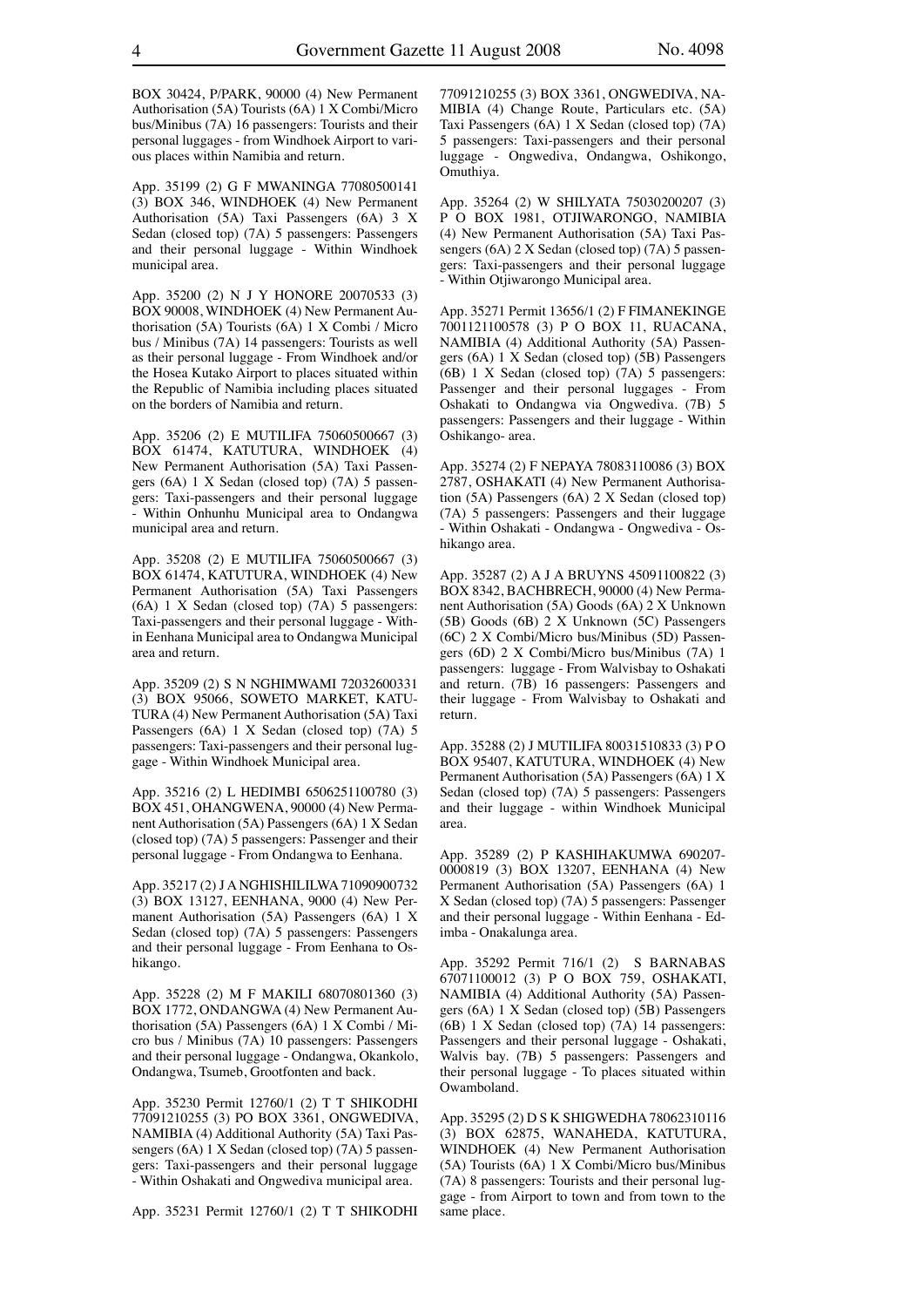App. 35296 (2) P NANGOLO 30070900264 (3) BOX 23934, WINDHOEK (4) New Permanent Authorisation (5A) Bus Passengers (6A) 1 X Combi/ Micro bus/Minibus (7A) 14 passengers: Persons and their personal luggage - From Windhoek to Walvis Bay and return, Windhoek to Oshakati and return and Windhoek to Lüderitz and return.

App. 35297 (2) E S NUJOMA 66042900471 (3) P O BOX 23934, WINDHOEK, NAMIBIA (4) New Permanent Authorisation (5A) Bus Passengers (6A) 1 X Combi/Micro bus/Minibus (7A) 14 passengers: Persons and their personal luggage - From Windhoek to Walvis Bay and return, Windhoek to Oshakati and return and Windhoek to Lüderitz and return.

App. 35298 (2) W M NAMBULI 71032200162 (3) BOX 8704, WINDHOEK, 90000 (4) New Permanent Authorisation (5A) Passengers (6A) 1 X Sedan (closed top) (7A) 5 passengers: Passenger and their personal luggage - from Ondangwa-Okamwandi Kananjokwe area and return.

App. 35299 (2) D E W BERTOLINI P009245 (3) BOX 98079, WINDHOEK (4) New Permanent Authorisation (5A) Passengers (6A) 1 X Combi/ Micro bus/Minibus (7A) 14 passengers: Passengers and their personal luggage. Windhoek, Ondagwa, Oshakati, Windhoek.

App. 35300 (2) S S ASHIPALA 71123000425 (3) BOX 2273, ONDANGWA, 9000 (4) New Permanent Authorisation (5A) Passengers (6A) 1 X Sedan (closed top) (7A) 5 passengers: Passenger and their personal luggage - from Okamwandi Kanandjokwe to Ondangwa and return.

App. 35305 (2) P ADOLFINE 78041600131 (3) BOX 40945, AUSSPANNPLAT, WINDHOEK (4) New Permanent Authorisation (5A) Taxi Passengers (6A) 2 X Sedan (closed top) (7A) 5 passengers: Passengers and their personal luggage - Within Windhoek municipal area.

App. 35308 (2) A KANIME 75061200713 (3) BOX 1448, SWAKOPMUND (4) New Permanent Authorisation (5A) Taxi Passengers (6A) 1 X Sedan (closed top) (7A) 5 passengers: Taxi-passengers and their personal luggage - Within Swakopmund municipal area to Walvis Bay municipal area and return.

App. 35315 Permit 15962/1 (2) T NDJIMBA 66112800470 (3) BOX 935, ONDANGWA (4) Additional Authority (5A) Passengers (6A) 1 X Sedan (closed top) (5B) Passengers (6B) 1 X Sedan (closed top) (7A) 5 passengers: Taxi-passengers and their personal luggage - Within Ondangwa municipal area to Oshikango and return. (7B) 5 passengers: Passenger and their personal luggages - Within Ondangwa municipal area to Oshakati and return.

App. 35316 (2) T N MWETULUNDILA 770- 50410187 (3) P O BOX 759, WINDHOEK (4) New Permanent Authorisation (5A) Taxi Passengers (6A) 1 X Sedan (closed top) (7A) 5 passengers: Passengers and their personal luggage - Within Windhoek municipal area.

App. 35318 (2) G SIMON 79050910068 (3) P O BOX 759, WINDHOEK, NAMIBIA (4) New Permanent Authorisation (5A) Taxi Passengers (6A) 1 X Sedan (closed top) (7A) 5 passengers: Passengers and their personal luggage - Within Windhoek municipal area.

App. 35319 (2) J KALIMBO 83052810197 (3) P O BOX 759, WINDHOEK, NAMIBIA (4) New Permanent Authorisation (5A) Taxi Passengers (6A) 1 X Sedan (closed top) (7A) 5 passengers: Passengers and their personal luggage - Within Windhoek municipal area.

App. 35322 (2) S T HISKIEL 75092800518 (3) BOX 80891, OLYMPIA, WINDHOEK (4) New Permanent Authorisation (5A) Passengers (6A) 1 X Sedan (closed top) (7A) 5 passengers: Passengers and their personal luggage - Within Windhoek municipal area.

App. 35323 (2) E KATANGOLO 72010910125 (3) P O BOX 80891, OLYMPIA, WINDHOEK, NAMIBIA (4) New Permanent Authorisation (5A) Passengers (6A) 1 X Sedan (closed top) (7A) 5 passengers: Passengers and their personal luggage - Within Windhoek municipal area.

App. 35325 (2) P MIKA 71060500019 (3) BOX 40380, AUSSPANNPLATZ, WINDHOEK (4) New Permanent Authorisation (5A) Taxi Passengers (6A) 1 X Sedan (closed top) (7A) 5 passengers: Taxi-passengers and their personal luggage - Within Windhoek municipal area.

App. 35329 (2) M E FRIEDERICH 55081600849 (3) BOX 372, GROOTFONTEIN (4) New Permanent Authorisation (5A) Tourists (6A) 1 X Combi/ Micro bus/Minibus (7A) 12 passengers: Tourists and their personal effects - From Windhoek and/or the Hosea Kutako International Airport to places situated within the Republic of Namibia including places on the borders of Namibia and return.

App. 35331 (2) P NGHIDENGWA 72082100200 (3) BOX 40697, AUSSPANNPLATZ, WIND-HOEK (4) New Permanent Authorisation (5A) Taxi Passengers (6A) 1 X Sedan (closed top) (7A) 5 passengers: Passengers and their personal luggage - Within Windhoek municipal area.

App. 35333 (2) P U TAAPOPI 78122010113 (3) BOX 58, OSHAKATI (4) New Permanent Authorisation (5A) Taxi Passengers (6A) 2 X Sedan (closed top) (7A) 5 passengers: Passengers and their personal luggage - Oshakati, Ondangwa, Eenhana, Oshikango.

App. 35334 (2) F IYAMBO 69092100692 (3) BOX 7463, WINDHOEK (4) New Permanent Authorisation (5A) Taxi Passengers (6A) 1 X Sedan (closed top) (7A) 5 passengers: Passengers and their personal luggage - Walvis Bay to Swakopmund municipal area and back.

App. 35336 (2) I ITANA 76050700478 (3) BOX 2709, WALVIS BAY (4) New Permanent Authorisation (5A) Taxi Passengers (6A) 1 X Sedan (closed top) (7A) 5 passengers: Passengers and their personal luggage - Walvis Bay, Swakopmund municipal area and back.

App. 35337 (2) F IYAMBO 69092100692 (3) BOX 7463, WINDHOEK (4) New Permanent Authorisation (5A) Taxi Passengers (6A) 1 X Sedan (closed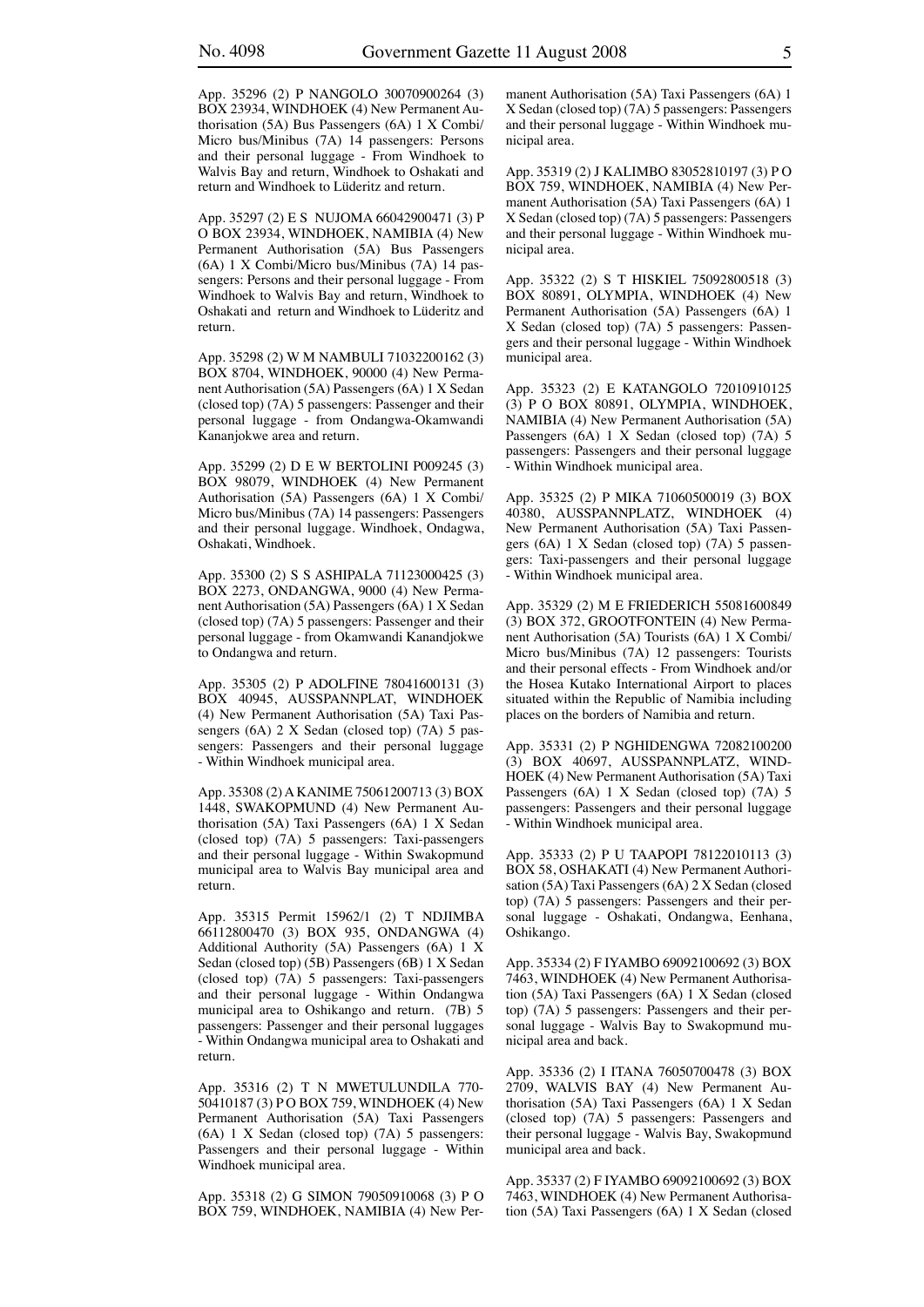top) (7A) 5 passengers: Passengers and their personal luggage - Within Walvis bay municipal area to Swakopmund municipal area and back.

App. 35340 (2) R E DREYER 71110900295 (3) BOX 23426, WINDHOEK (4) New Permanent Authorisation (5A) Taxi Passengers (6A) 1 X Sedan (closed top) (7A) 5 passengers: Radio-Taxi-passengers and their personal luggage - Within Windhoek municipal area to the Hosea Kutako International Airport and return.

App. 35341 (2) H C GAOEB 60010600213 (3) BOX 22828, WINDHOEK, 90000 (4) New Permanent Authorisation (5A) Taxi Passengers (6A) 1 X Sedan (closed top) (7A) 5 passengers: Taxi-passengers and their personal luggage - Within Windhoek municipal area.

App. 35348 (2) T H KANKONDI 81101900016 (3) BOX 16240, ONAYENA, ONDANGWA (4) New Permanent Authorisation (5A) Taxi Passengers (6A) 1 X Sedan (closed top) (7A) 5 passengers: Taxi-passengers and their personal luggage - Within Tsumeb municipal area.

App. 35353 (2) C M TEMBWE 48020300104 (3) BOX 1267, NGWEZE, 9000 (4) New Permanent Authorisation (5A) Passengers (6A) 1 X Sedan (closed top) (7A) 5 passengers: Passenger and their personal luggage - within Katima, Rundu and Katima, Ngoma Kasane.

App. 35354 (2) B SHIKONGO 74082800840 (3) P O BOX 7222, KATUTURA, WINDHOEK (4) New Permanent Authorisation (5A) Taxi Passengers (6A) 1 X Sedan (closed top) (7A) 5 passengers: Passengers and their personal luggage - Within Windhoek municipal area.

App. 35359 (2) E U ITOPE 80100100015 (3) BOX 4240, WINDHOEK, 9000 (4) New Permanent Authorisation (5A) Passengers (6A) 1 X Sedan (closed top) (7A) 5 passengers: From Namibia, Khomas

App. 35365 (2) J P ANGOMBE 78110900313 (3) BOX 3381, REHOBOTH (4) New Permanent Authorisation (5A) Taxi Passengers (6A) 1 X Sedan (closed top) (7A) 5 passengers: Taxi-passengers and their personal luggage - Within Rehoboth municipal area.

App. 35385 (2) CARS AND GUIDES FOR HIRE CC 5302150100190 (3) BOX 2413, SWAKOP-MUND (4) New Permanent Authorisation (5A) Tourists (6A) 1 X Sedan (closed top) (7A) 5 passengers: Tourist as well as their personal luggage - From Swakopmund and Windhoek and/or Hosea Kutako International Airport to places situated within Windhoek municipal area and within Namibia including places on the borders of Namibia and return.

App. 35390 (2) J. MBENGE 770708 0032 0 (3) P/ BAG 13296, AUSSPANNNPLATZ, WINDHOEK (4) New Permanent Authorisation (5A) Taxi Passengers (6A) 1 X Sedan (closed top) (7A) 5 passengers: Passenger and their personal luggage - Within Otjiwarongo municipal area.

App. 35394 (2) M E N EMBULA 89111400080 (3) BOX 96209, WINDHOEK, 90000 (4) New Permanent Authorisation (5A) Bus Passengers (6A) 1 X Combi/Micro bus/Minibus (7A) 16 passengers: Persons and their personal luggage - From Oranjemund to Oshikango and from Oshikango to Walvis Bay and return via the same routes.

App. 35395 (2) S E SHIIMI 80112700047 (3) BOX 96209, WINDHOEK (4) New Permanent Authorisation (5A) Taxi Passengers (6A) 1 X Sedan (closed top) (7A) 5 passengers: Taxi-passengers and their personal luggage - Within Windhoek municipal area.

App. 35410 (2) P . AMUTHENU 72091200042 (3) BOX 62185, KATUTURA, WINDHOEK (4) New Permanent Authorisation (5A) Taxi Passengers (6A) 1 X Sedan (closed top) (7A) 5 passengers: Passengers and their personal luggage - Within Windhoek municipal area.

App. 35411 (2) J HAININGA 80082700125 (3) P O BOX 60114, KATUTURA (4) New Permanent Authorisation (5A) Taxi Passengers (6A) 2 X Sedan (closed top) (7A) 5 passengers: Passengers and their personal luggage - Within Windhoek municipal area.

App. 35418 Permit 18535/0 (2) P HAIPINGE 70120600374 (3) BOX 2219, OSHAKATI` (4) Additional Authority (5A) Taxi Passengers (6A) 1 X Sedan (closed top) (5B) Taxi Passengers (6B) 1 X Sedan (closed top) (7A) 5 passengers: Taxi-passengers and their personal luggage - Within Omalala - Ondangwa - Oshikango area. (7B) 5 passengers: Within Oshakati and Omaalala municipal area.

App. 35421 (2) J SHIPO 791029 1068 3 (3) P O BOX 2782, OSHAKATI, NAMIBIA (4) New Permanent Authorisation (5A) Passengers (6A) 3 X Combi/Micro bus/Minibus (5B) Passengers (6B) 3 X Combi/Micro bus/Minibus (5C) Goods (6C) 3 X Unknown (5D) Goods (6D) 3 X Unknown (7A) 17 passengers: passengers and their personal luggage -from Oshakati to Katima Mulilo - Windhoek - Oshakati. (7B) 1 passengers: luggage -from Oshakati to Katima Mulilo - Windhoek - Oshakati.

App. 35422 (2) P MATIAS 76080500728 (3) BOX 24589, WINDHOEK (4) New Permanent Authorisation (5A) Taxi Passengers (6A) 1 X Sedan (closed top) (7A) 5 passengers: Taxi-passengers and their personal luggage - Within Windhoek municipal area.

App. 35423 (2) P MATIAS 76080500728 (3) BOX 24589, WINDHOEK (4) New Permanent Authorisation (5A) Taxi Passengers (6A) 1 X Sedan (closed top) (7A) 5 passengers: Taxi-passengers and their personal luggage - Within Windhoek municipal area.

App. 35424 (2) J M IYAMBO 790116 1013 7 (3) BOX 95159, KATUTURA, WINDHOEK, 900 (4) New Permanent Authorisation (5A) Taxi Passengers (6A) 1 X Sedan (closed top) (7A) 5 passengers: Taxi-passengers and their personal luggage - Within Windhoek municipal area.

App. 35425 (2) J M IYAMBO 790116 1013 7 (3) BOX 95159, KATUTURA, WINDHOEK, 900 (4) New Permanent Authorisation (5A) Taxi Passengers (6A) 1 X Sedan (closed top) (7A) 5 passengers: Taxi-passengers and their personal luggage - Within Windhoek municipal area.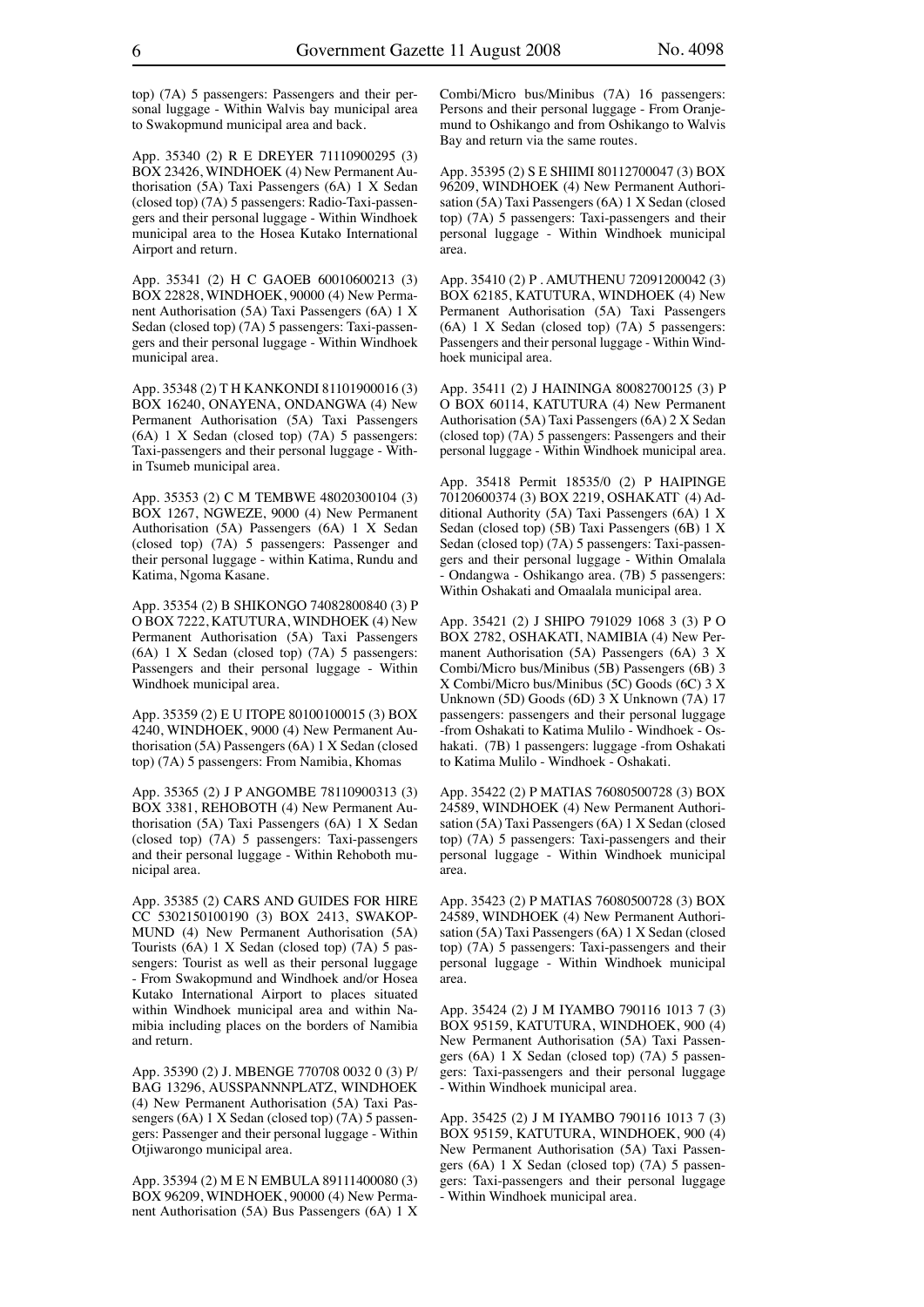App. 35426 (2) H HAUFIKU 6804041101389 (3) BOX 61606, KATUTURA, WINDHOEK (4) New Permanent Authorisation (5A) Taxi Passengers (6A) 1 X Sedan (closed top) (7A) 5 passengers: Taxi-passengers and their personal luggage - Within Windhoek municipal area.

App. 35432 (2) S UUGWANGA 70042400376 (3) BOX 2079, WALVISBAY, 9000 (4) New Permanent Authorisation (5A) Passengers (6A) 2 X Combi/Micro bus/Minibus (5B) Passengers (6B) 2 X Combi/Micro bus /Minibus (5C) Goods (6C) 1 X Unknown (5D) Goods (6D) 1 X Unknown (7A) 16 passengers: Passengers and their personal luggage - from Walvisbay to Windhoek and Walvisbay to Oshakati and return via the route set out below. (7B) 1 passengers: luggage - from Walvisbay to Windhoek and Walvisbay to Oshakati and return via the route set out below.

App. 35433 (2) L O K SHOOYA 80030110246 (3) P O BOX 61881, KATUTURA, WINDHOEK (4) New Permanent Authorisation (5A) Taxi Passengers (6A) 1 X Sedan (closed top) (7A) 5 passengers: Taxi-passengers and their personal luggage - Within Windhoek municipal area.

App. 35441 (2) N VILBARD 6810121100075 (3) BOX 26242, WINDHOEK (4) New Permanent Authorisation (5A) Taxi Passengers (6A) 1 X Combi/ Micro bus/Minibus (7A) 11 passengers: Passengers and their personal luggage - From Windhoek to Ondangwa and return via the same route.

App. 35454 Permit 149/1 (2) E ANDREAS 5502181100070 (3) BOX 1383, ONDANGWA (4) Change Route, Particulars etc. (5A) Passengers (6A) 1 X Combi/Micro bus/Minibus (7A) 15 passengers: From the single quarters at Katutura, Windhoek to Oshakati as set out in the attached annexure "A".

App. 35457 Permit 8588/2 (2) E ANDREAS 5502181100070 (3) BOX 1383, ONDANGWA (4) Change Route, Particulars etc. (5A) Bus Passengers (6A) 1 X Combi/Micro bus/Minibus (7A) 28 passengers: Passenger and their personal luggages - From Oshakati to Katima Mulilo and return via the route set out below. From Oshakati to Walvis bay and return via the rout set below. From Oranjemund to Oshakati and return via the route set below.

App. 35458 (2) S SAMUEL 6608010000926 (3) BOX 641, LUDERITZ (4) New Permanent Authorisation (5A) Taxi Passengers (6A) 1 X Motorcycle (no sidecar) (7A) 5 passengers: Taxi-passengers and their personal luggage - Within Lüderitz municipal area.

App. 35459 (2) M M MUVANGUA 69061400066 (3) BOX 3652, WALVIS BAY (4) New Permanent Authorisation (5A) Taxi Passengers (6A) 1 X Sedan (closed top) (7A) 5 passengers: Taxi-passengers and their personal luggage - Within Walvis Bay municipal area.

App. 35460 (2) G TJEJAMBA 66100800217 (3) BOX 95103, SOWETO, WINDHOEK, 9000 (4) New Permanent Authorisation (5A) Taxi Passengers (6A) 1 X Sedan (closed top) (7A) 5 passengers: Taxi-passengers and their personal luggage - Within Windhoek municipal area.

App. 35461 (2) L KAVARI 67120900161 (3) BOX 95103, SOWETO, WINDHOEK (4) New Permanent Authorisation (5A) Taxi Passengers (6A) 2 X Sedan (closed top) (7A) 5 passengers: Taxi passengers and their personal luggage - Within Windhoek municipal area.

App. 35462 (2) N KATJIRUA 760717 0038 8 (3) BOX 95103, SOWETO, WINDHOEK, 90000 (4) New Permanent Authorisation (5A) Taxi Passengers (6A) 1 X Sedan (closed top) (7A) 5 passengers: Taxi-passengers and their personal luggage - Within Windhoek municipal area.

App. 35465 (2) M E HAINGURA 820405 1113 7 (3) BOX 477, RUNDU (4) New Permanent Authorisation (5A) Taxi Passengers (6A) 1 X Combi/ Micro bus/Minibus (7A) 10 passengers: Passengers and their personal luggage - From Rundu to Nkurenkuru and return via the same road.

App. 35467 (2) E MAKANGA 47050500631 (3) BOX 36, RUNDU (4) New Permanent Authorisation (5A) Passengers (6A) 1 X Combi/Micro bus/ Minibus (7A) 10 passengers: Passengers and their personal luggage - From Rundu to Nkurenkuru and return via the same road;

App. 35468 (2) C J LOUW 71062100123 (3) BOX 98720, WINDHOEK (4) New Permanent Authorisation (5A) Tourists (6A) 1 X Sedan (closed top) (7A) 5 passengers: Tourists and their personal luggage - From Windhoek and/or the Hose Kutako International Airport and Eros Airport to places situated within the Republic of Namibia including places on the borders of Namiba and return.

App. 35471 (2) M M KAMBURI 6650300449 (3) BOX 5118, DIVUNDU (4) New Permanent Authorisation (5A) Taxi Passengers (6A) 1 X Combi/ Micro bus/Minibus (7A) 10 passengers: Passengers and their personal luggage - From Rundu to Divundu and then via the same road.

App. 35478 (2) E J MBINDA 80022410090 (3) BOX 3637, WINDHOEK (4) New Permanent Authorisation (5A) Taxi Passengers (6A) 1 X Sedan (closed top) (7A) 5 passengers: Passengers and their personal luggage - Within Windhoek municipal area.

App. 35479 (2) R A VENTER 76051500022 (3) BOX 135, OUTJO, 90000 (4) New Permanent Authorisation (5A) Tourists (6A) 1 X Station wagon (7A) 3 passengers: Tourists and their personal luggage - Within Namibia and to the border.

App. 35481 (2) E W HENCKERT 5006270200260 (3) BOX 25625, WINDHOEK (4) New Permanent Authorisation (5A) Passengers (6A) 1 X Station wagon (5B) Passengers (6B) 1 X Station wagon (5C) Passengers (6C) 1 X Combi/Micro bus/ Minibus (5D) Passengers (6D) 1 X Combi/Micro bus/Minibus (7A) 14 passengers: Tourists and their personal luggage -from Airports and various places within Namibia. (7B) 8 passengers: Tourists and their personal luggage - from Airports and various places within Namibia.

App. 35482 (2) F S MBANGULA 83051510602 (3) BOX 15200, OLUNO, 9000 (4) New Permanent Authorisation (5A) Passengers (6A) 1 X Sedan (closed top) (7A) 5 passengers: Passengers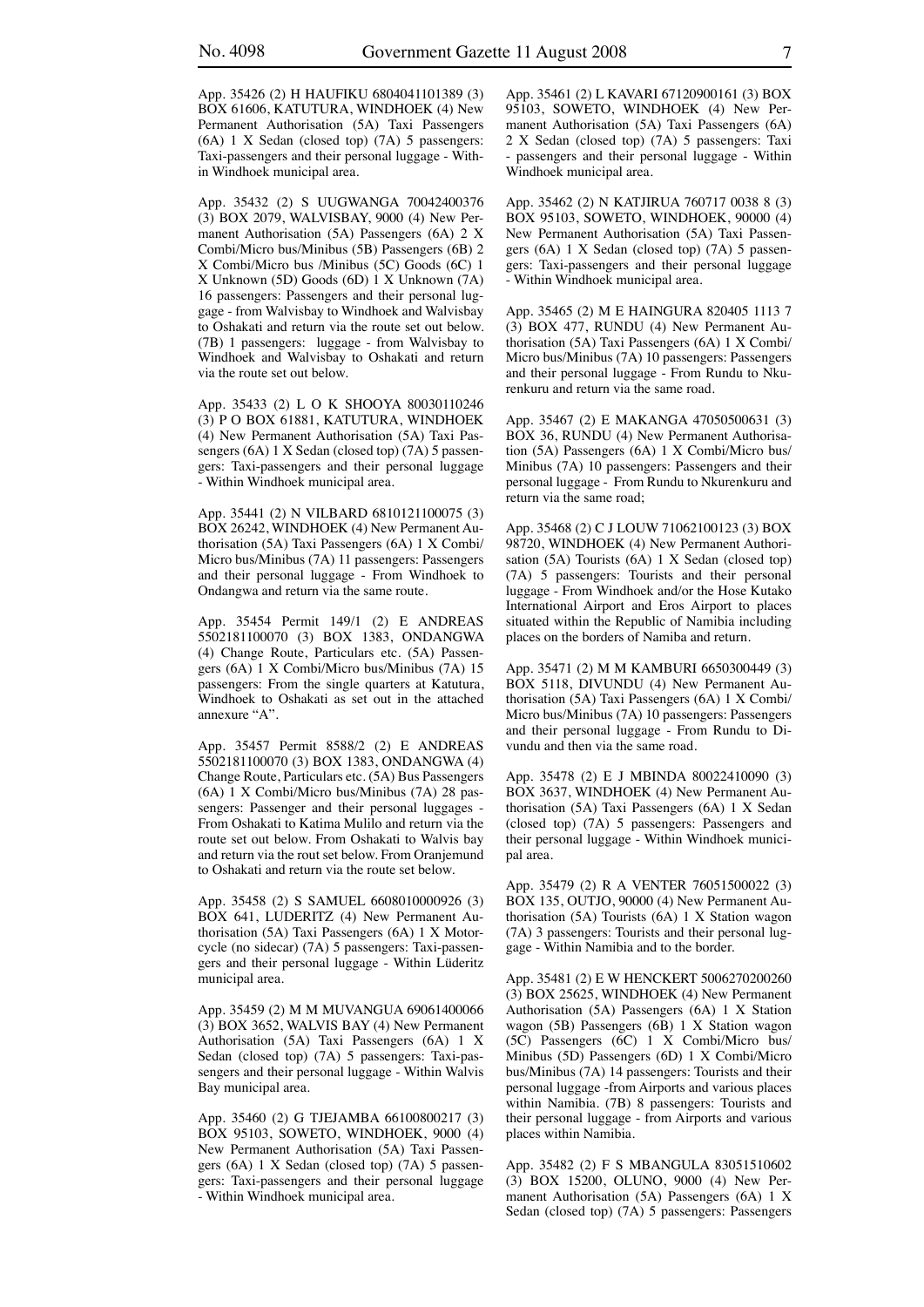and their personal luggage - within Ondangwa - Oshakati area..

App. 35493 (2) U MAVEORO 78042700091 (3) BOX 3066, WINDHOEK (4) New Permanent Authorisation (5A) Passengers (6A) 1 X Combi/Micro bus/Minibus (7A) 10 passengers: Persons and their personal lugagge - From Windhoek to Okakarara and return via the same route.

App. 35494 (2) M NANGOLO 78080610312 (3) BOX 2804, SWAKOPMUND, 90000 (4) New Permanent Authorisation (5A) Taxi Passengers (6A) 1 X Sedan (closed top) (7A) 5 passengers: Passengers and their personal luggage - From Swakopmund to Walvis bay , municipal area.

App. 35495 (2) M NANGOLO 78080610312 (3) BOX 2804, SWAKOPMUND, 90000 (4) New Permanent Authorisation (5A) Taxi Passengers (6A) 1 X Sedan (closed top) (7A) 5 passengers: From Namibia, Khomas

App. 35496 (2) M NANGOLO 78080610312 (3) BOX 2804, SWAKOPMUND, 90000 (4) New Permanent Authorisation (5A) Taxi Passengers (6A) 2 X Sedan (closed top) (7A) 5 passengers: Passengers and their personal luggage - From Swakopmund to Walvis bay and from Walvis bay to the same place.

App. 35497 (2) G JOHANNES 65010067 (3) BOX 8704, WINDHOEK (4) New Permanent Authorisation (5A) Taxi Passengers (6A) 1 X Sedan (closed top) (7A) 5 passengers: Passengers and their personal luggage - Within Windhoek municipal area.

App. 35503 (2) NA'ANKUSE CAR HIRE CC CC20011652 (3) BOX 31586, WINDHOEK (4) New Permanent Authorisation (5A) Tourists (6A) 2 X Combi/Micro bus/Minibus (5B) Tourists (6B) 2 X Combi/Micro bus/Minibus (5C) Tourists (6C) 3 X Station wagon (5D) Tourists (6D) 3 X Station wagon (7A) 14 passengers: Tourists and their personal luggage - From Windhoek and/or the Hosea Kutako International Airport to places situated within the Republic of Namibia including places on the borders of Namibia and return (7B) 5 passengers: Tourists and their personal luggage - From Windhoek and/or the Hosea Kutako International Airport to places situated within the Republic of Namibia including places on the borders of Namiba and return.

App. 35506 (2) W M ALWEENDO 71091900396 (3) BOX 26242, WINDHOEK (4) New Permanent Authorisation (5A) Taxi Passengers (6A) 2 X Sedan (closed top) (7A) 5 passengers: Taxi-passengers and their personal luggage - Within Ondangwa and Oshakati municipal area to Oshifukwa and return.

App. 35508 (2) J T F KAULUMA 80080310958 (3) BOX 26242, WINDHOEK (4) New Permanent Authorisation (5A) Taxi Passengers (6A) 1 X Sedan (closed top) (7A) 5 passengers: Taxi-passengers and their personal luggage - Within Ondangwa and Oshakati municipal area.

App. 35521 (2) L N SIMON 80061310387 (3) BOX 8704, WINDHOEK, 9000 (4) New Permanent Authorisation (5A) Passengers (6A) 1 X Sedan (closed top) (7A) 5 passengers: Taxi-passengers and their personal luggage - Within Windhoek municipal area.

App. 35525 (2) J H KALIMBO 710603110024 (3) BOX 2803, ONDANGWA (4) New Permanent Authorisation (5A) Taxi Passengers (6A) 1 X Sedan (closed top) (7A) 5 passengers: Passengers and their personal luggage - Ondangwa, to Ondjokwe, Ongwediva, Oshakati and back.

App. 35528 (2) E N DAVID 64061100793 (3) BOX 2513, OSHAKATI (4) New Permanent Authorisation (5A) Taxi Passengers (6A) 1 X Sedan (closed top) (7A) 5 passengers: Passengers and their personal luggage - Ondangwa, Ongwediva, Oshakati and back.

App. 35529 (2) H ELIKANA 64081710031 (3) BOX 96148, WINDHOEK (4) New Permanent Authorisation (5A) Taxi Passengers (6A) 1 X Sedan (closed top) (7A) 5 passengers: Passengers and their personal luggage - Oshakati to Oshikango.

App. 35535 (2) P N SHIFELA 80010300082 (3) BOX 1447, OKAHANDJA (4) New Permanent Authorisation (5A) Passengers (6A) 1 X Combi/ Micro bus/Minibus (5B) Passengers (6B) 1 X Combi/Micro bus/Minibus (5C) Passengers (6C) 1 X Combi/Micro bus/Minibus (5D) Bus Passengers (6D) 1 X Bus (single deck) (5E) Bus Passengers (6E) 1 X Bus (single deck) (5F) Bus Passengers (6F) 1 X Bus (single deck) (5G) Goods (6G)  $2 X$ Unknown (5H) Goods (6H) 2 X Unknown (5I) Goods (6I) 2 X Unknown (7A) 14 passengers: Passengers and their luggage - From Oshakati to Windhoek, Walvisbay, and Katima Mulilo and back the same route. (7B) 28 passengers: Passengers and their luggage - From Oshakati to Windhoek, Walvisbay, and Katima Mulilo and back the same rute. (7C) 1 passengers: Goods - From Oshakati to Windhoek, Walvis Bay, and Katima Mulilo and back the same route.

App. 35542 (2) S K SIYAVE 68030701039 (3) BOX 1616, RUNDU, 9000 (4) New Permanent Authorisation (5A) Passengers (6A) 1 X Sedan (closed top) (7A) 5 passengers: Passengers and their personal luggage - within Rundu municipal area.

App. 35546 (2) P A B MUCHUANA 72011100437 (3) BOX 584, MARIENTAL (4) New Permanent Authorisation (5A) Taxi Passengers (6A) 1 X Sedan (closed top) (7A) 5 passengers: Taxi-passengers and their personal luggage - Within Mariental municipal area and a radius of 30km and return.

App. 35555 (2) D M MUNGALISA 77121900106 (3) BOX 2087, RUNDU, 900000 (4) New Permanent Authorisation (5A) Passengers (6A) 1 X Sedan (closed top) (7A) 5 passengers: Passengers and their personal luggage - within Rundu municipal area.

App. 35564 (2) S MHATA 77052300109 (3) BOX 363, OSHAKATI (4) New Permanent Authorisation (5A) Taxi Passengers (6A) 1 X Sedan (closed top) (7A) 5 passengers: Passengers and their personal luggage - Within Windhoek municipal area.

App. 35568 (2) H INANE 75090700273 (3) BOX 271, SWAKOPMUND, 9000 (4) New Permanent Authorisation (5A) Passengers (6A) 2 X Sedan (closed top) (7A) 5 passengers: Passenger and their personal luggage - within Swakopmund municipal area to Walvisbay area.

App. 35578 (2) O MWANYANALE 83040310461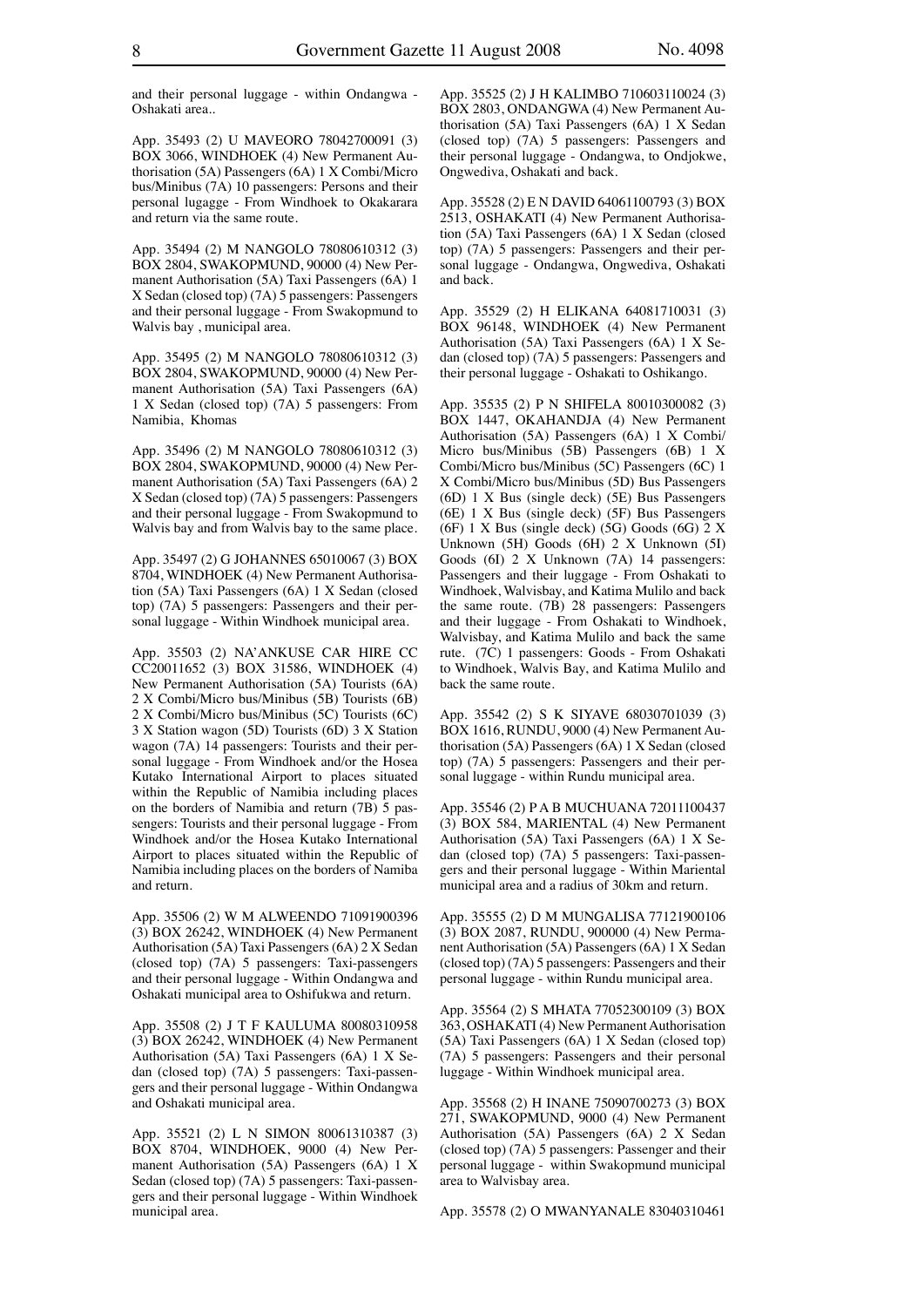(3) BOX 1389, OKAHANDJA (4) New Permanent Authorisation (5A) Taxi Passengers (6A) 1 X Sedan (closed top) (7A) 5 passengers: Passengers and their personal luggage - Within Okahandja municipal area.

App. 35582 (2) M AWENE 58081201041 (3) BOX 5004, SWAKOPMUND (4) New Permanent Authorisation (5A) Passengers (6A) 1 X Sedan (closed top) (7A) 5 passengers: Passengers and their personal luggage - Within Swakopmund municipal area to Walvis Bay - Arandis municipal area and return.

App. 35583 (2) N NAMBAHU 731225 0130 9 (3) BOX, SWAKOPMUND, 9000 (4) New Permanent Authorisation (5A) Taxi Passengers (6A) 2 X Sedan (closed top) (7A) 5 passengers: Passengers and their personal luggage - Within Swakopmund and Walvis Bay municipal area.

App. 35584 (2) P JAPHATA 71040200753 (3) BOX 1506, SWAKOPMUND, 90000 (4) New Permanent Authorisation (5A) Passengers (6A) 1 X Sedan (closed top) (7A) 5 passengers: Passengers and their personal luggage-Within Swakopmund municipal area to Walvis Bay - Arandis municipal area and return.

App. 35585 (2) E SHIVUTE 56010400082 (3) BOX 683, ONDANGWA (4) New Permanent Authorisation (5A) Passengers (6A) 2 X Bus (single deck) (7A) 36 passengers: Passengers and their personal luggage - From Okahao to Windhoek and return via the route set out below.

App. 35587 (2) V N NELUMBU 88052000033 (3) BOX 12017, AUSSPANNPLATZ, WINDHOEK (4) New Permanent Authorisation (5A) Passengers (6A) 1 X Sedan (closed top) (7A) 5 passengers: Passengers and their luggage - Within Oshikango and Ondangwa via Enhana.

App. 35590 (2) L N SIMON 80061310387 (3) BOX 8704, WINDHOEK, 9000 (4) New Permanent Authorisation (5A) Taxi Passengers (6A) 1 X Sedan (closed top) (7A) 5 passengers: Taxi-passengers and their personal luggage - Within Windhoek municipal area.

App. 35593 (2) L T NDEVAHOMA 73111900207 (3) P O BOX 267, RUNDU, NAMIBIA (4) New Permanent Authorisation (5A) Passengers (6A) 1 X Sedan (closed top) (7A) 5 passengers: Taxi-passengers and their personal luggage - Within Rundu municipal area.

App. 35594 (2) J KRISTIAAN 62010301153 (3) P O BOX 759, WINDHOEK, NAMIBIA (4) New Permanent Authorisation (5A) Taxi Passengers (6A) 2 X Sedan (closed top) (7A) 5 passengers: Passengers and their personal luggage - Within Swakopmund and Walvis bay, Rooikop Airport.

App. 35598 (2) A J JANTZE 6605240900403 (3) BOX 8807, B/BRECHT, 900000 (4) New Permanent Authorisation (5A) Organised passengers (6A) 1 X Combi/Micro bus/Minibus (7A) 10 passengers: Organised parties and their personal luggage - from Windhoek to various places in Namibia persons travelling together.

App. 35602 (2) E D C MOUTON 72082300099 (3) BOX 2776, WINDHOEK, 90000 (4) New Permanent Authorisation (5A) Passengers (6A) 1 X Combi/Micro bus/Minibus (7A) 21 passengers: Passengers and their personal luggage - from Windhoek to Okahandja and Windhoek to Keetmanshoop.

App. 35603 (2) H N NGHUUYEPA 74102800530 (3) BOX 96310, WINDHOEK, 9000 (4) New Permanent Authorisation (5A) Passengers (6A) 1 X Sedan (closed top) (7A) 5 passengers: Passengers and their personal luggage - within Windhoek municipal area.

App. 35604 (2) O NUUYOMA 730126 0018 3 (3) BOX 96310, WINDHOEK, 90000 (4) New Permanent Authorisation (5A) Passengers (6A) 1 X Combi/Micro bus/Minibus (7A) 5 passengers: Passengers and their personal luggage - within Windhoek municipal area.

App. 35618 (2) I FILLIPUS 78070610107 (3) BOX 183, OSHAKATI (4) New Permanent Authorisation (5A) Taxi Passengers (6A) 1 X Sedan (closed top) (7A) 5 passengers: Taxi - passengers and their personal luggage - Within Oshakati and Ongwediva municipal area.

App. 35619 (2) E HAINDONGO 75052000197 (3) P O BOX 183, OSHAKATI, NAMIBIA (4) New Permanent Authorisation (5A) Taxi Passengers (6A) 1 X Sedan (closed top) (7A) 5 passengers: Taxi - passengers and their personal luggage -Within Oshakati municipal area to Onandjaba and return.

App. 35620 (2) E N IPINGE 75101001341 (3) BOX 144, KEETMANSHOOP (4) New Permanent Authorisation (5A) Taxi Passengers (6A) 1 X Sedan (closed top) (7A) 5 passengers: Taxi-passengers and their personal luggage - Within Keetmanshoop municipal area.

App. 35621 (2) K P SIMONE 800228 1048 7 (3) PO BOX 1492, RUNDU, NAMIBIA (4) New Permanent Authorisation (5A) Taxi Passengers (6A) 1 X Sedan (closed top) (7A) 5 passengers: Taxi-passengers and their personal luggage - Within Rundu municipal area.

App. 35623 (2) B H KANTANA 73010600372 (3) BOX 1106, RUNDU (4) New Permanent Authorisation (5A) Taxi Passengers (6A) 1 X Sedan (closed top) (7A) 5 passengers: Taxi - passengers and their personal luggage - Within Rundu municipal area.

App. 35624 (2) J N HAIHAMBO 66010510104 (3) BOX 496, WALVIS BAY (4) New Permanent Authorisation (5A) Taxi Passengers (6A) 1 X Sedan (closed top) (7A) 5 passengers: Taxi-passengers and their personal luggage - Within Walvis Bay municipal area to Swakopmund municipal area and return.

App. 35626 (2) C MATUZEE 78020200010 (3) BOX 19, OTJINENE (4) New Permanent Authorisation (5A) Bus Passengers (6A) 1 X Combi/Micro bus/Minibus (7A) 10 passengers: Persons and their personal luggage - From Otjinene to Gobabis, Windhoek, Epukiro, Otjombinde, Leonardville, Aminius and Buitepos and return via the same routes.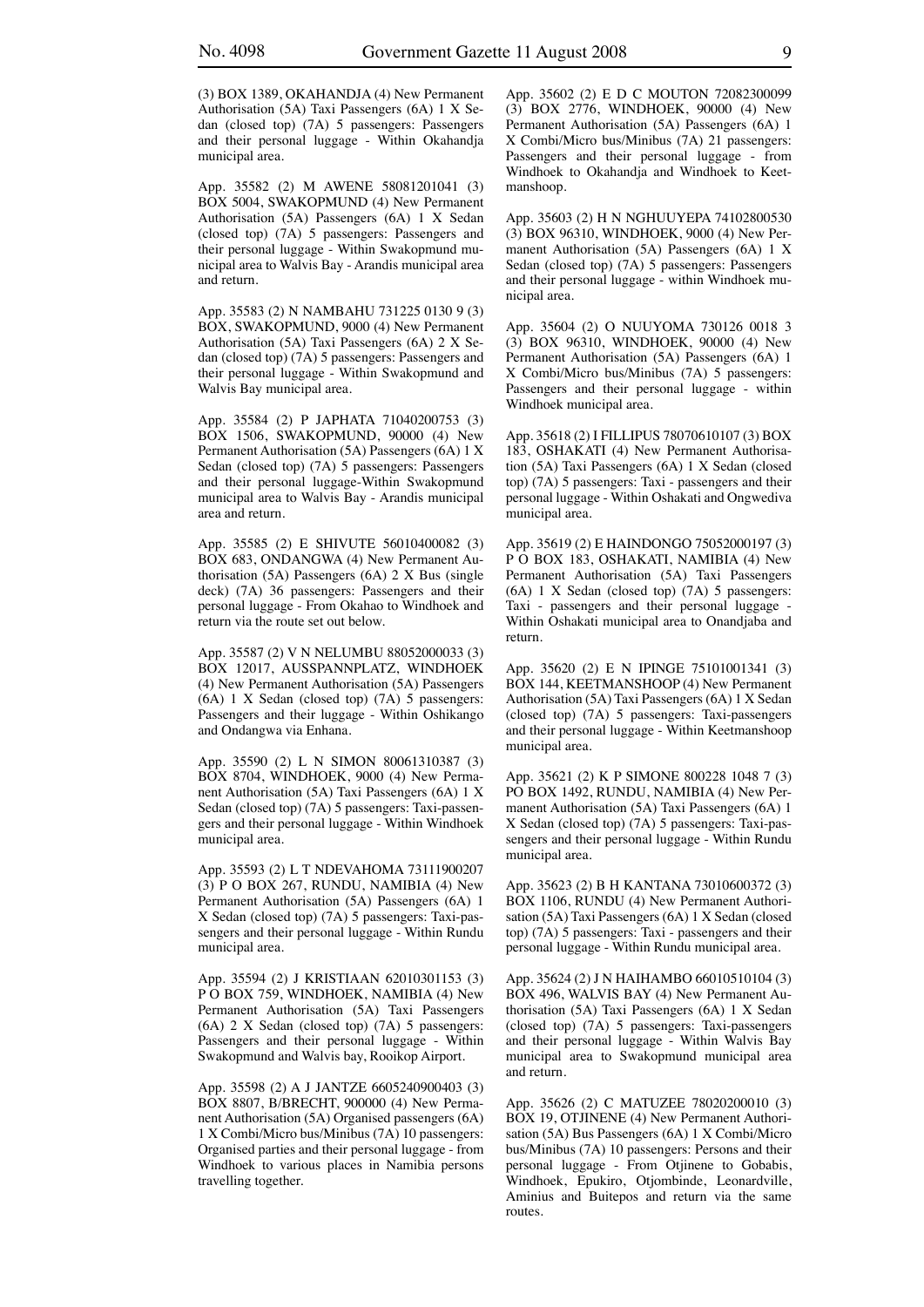App. 35627 (2) J N KAMANYA 74012500341 (3) BOX 2560, SWAKOPMUND (4) New Permanent Authorisation (5A) Taxi Passengers (6A) 1 X Sedan (closed top) (7A) 5 passengers: Taxi-passengers and their personal luggage- Within Walvis Bay municipal area to Swakopmund and Arandis municipal area and return.

App. 35628 (2) K HAMUKOTO 7103041100017 (3) P O BOX 2560, SWAKOPMUND, NAMIBIA (4) New Permanent Authorisation (5A) Taxi Passengers (6A) 1 X Sedan (closed top) (7A) 5 passengers: Taxi-passengers and their personal luggage - Within Walvis Bay municipal area to Swakopmund and Arandis municipal area and return.

App. 35629 (2) M T HAIHAMBO 74072200212 (3) BOX 2560, SWAKOPMUND, NAMIBIA, 9000 (4) New Permanent Authorisation (5A) Taxi Passengers (6A) 1 X Sedan (closed top) (7A) 5 passengers: Taxi-passengers and their personal luggage - Within Swakopmund municipal area to Walvis Bay and Arandis municipal area and return.

App. 35644 (2) B UUKONGO 79120110154 (3) BOX 63, OKAHANDJA (4) New Permanent Authorisation (5A) Passengers (6A) 1 X Sedan (closed top) (7A) 5 passengers: Passenger and their personal luggages - Within Okahandja municipal area.

App. 35646 (2) A NANGOLO 69030400765 (3) BOX 60708, KATUTURA, 90000 (4) New Permanent Authorisation (5A) Passengers (6A) 1 X Sedan (closed top) (7A) 5 passengers: Passenger and their personal luggages - Within Windhoek municipal area.

App. 35649 (2) J SHONYEKA 59082900777 (3) BOX 63, OKAHANDJA (4) New Permanent Authorisation (5A) Taxi Passengers (6A) 1 X Sedan (closed top) (7A) 5 passengers: Passengers and their personal luggage - Within Okahandja municipal area.

App. 35655 (2) F KAUDINGE 61091700680 (3) BOX 3718, ONGWEDIVA (4) New Permanent Authorisation (5A) Taxi Passengers (6A) 1 X Sedan (closed top) (7A) 5 passengers: Taxi-passengers and their personal luggage - Within Windhoek municipal area.

App. 35657 (2) V BRUNA F2703140 (3) BOX 9221, EROS, WINDHOEK (4) New Permanent Authorisation (5A) Tourists (6A) 1 X Station wagon (7A) 7 passengers: Toursts and their personal luggage. As per attached annexure A.

App. 35665 (2) S M JARSON 77011900047 (3) BOX 99608, OTJOMUISE, 9000 (4) New Permanent Authorisation (5A) Passengers (6A) 1 X Sedan (closed top) (7A) 5 passengers: Taxi-passengers and their personal luggage - within Windhoek municipal area.

App. 35669 (2) A FRIDILHA 77031410185 (3) BOX 37, OMARURU (4) New Permanent Authorisation (5A) Passengers (6A) 1 X Sedan (closed top) (7A) 5 passengers: Passengers and their personal luggages - Within Rundu municipal area.

App. 35673 (2) P SHINEDIMA 49060700562 (3) BOX 26330, WINDHOEK, 90000 (4) New Permanent Authorisation (5A) Passengers (6A) 2 X Bus (single deck) (5B) Passengers (6B) 2 X Bus (single deck) (5C) Goods (6C) 2 X Unknown (5D) Goods (6D) 2 X Unknown (7A) 25 passengers: Passengers and their personal luggage -from Walvisbay to Oshikango, Windhoek to Walvisbay, Windhoek to Oshikango/Eenhana/Kongo and return. (7B) 1 passengers: luggage - from Walvisbay to Oshikango, Windhoek to Walvisbay, Windhoek to Oshikango/ Eenhana/Kongo and return.

App. 35679 (2) K MWENGO 601211 0062 6 (3) P O BOX 86, RUNDU (4) New Permanent Authorisation (5A) Bus Passengers (6A) 1 X Combi/Micro bus/Minibus (7A) 10 passengers: Persons and their personal luggage - From Rundu to Nkurenkuru and from Rundu to Katima Mulilo and return via the same route.

App. 35680 (2) S TJIJENDA 61120700299 (3) BOX 160, GOBABIS (4) New Permanent Authorisation (5A) Bus Passengers (6A) 1 X Combi/Micro bus/Minibus (7A) 10 passengers: Persons and their personal luggage - From Gobabis to Windhoek, Epukiro and Otjombinde and return via the same route.

App. 35682 (2) J N KAKOO 77020900283 (3) P/ BAG 13296, WINDHOEK (4) New Permanent Authorisation (5A) Taxi Passengers (6A) 1 X Sedan (closed top) (7A) 5 passengers: Taxi-passengers and their personal luggage - Within Windhoek municipal area.

App. 35687 (2) N SAKARIA 6107291100298 (3) BOX 62999, WINDHOEK (4) New Permanent Authorisation (5A) Passengers (6A) 1 X Sedan (closed top) (7A) 5 passengers: Passenger and their personal luggage - Within Windhoek municipal area.

App. 35689 (2) R N M AWENE 69102900572 (3) BOX 1223, ONDANGWA, 90000 (4) New Permanent Authorisation (5A) Passengers (6A) 1 X Sedan (closed top) (7A) 5 passengers: Passenger and their personal luggage - Within Ondangwa municipal area.

App. 35691 (2) G JOHANNES 65010100673 (3) BOX 8704, WINDHOEK, 9000 (4) New Permanent Authorisation (5A) Taxi Passengers (6A) 1 X Sedan (closed top) (7A) 5 passengers: Passengers and their personal luggage - Within Windhoek municipal area.

App. 35692 (2) M S GUSTAPH 75070200496 (3) BOX 24830, WINDHOEK (4) New Permanent Authorisation (5A) Taxi Passengers (6A) 1 X Sedan (closed top) (7A) 5 passengers: Passengers and their personal luggage - Within Windhoek municipal area.

App. 35693 (2) R OLIVIER 8108180100947 (3) BOX 4074, REHOBOTH (4) New Permanent Authorisation (5A) Taxi Passengers (6A) 1 X Sedan (closed top) (7A) 5 passengers: Taxi-passengers and their personal luggage - Within Rehoboth municipal area.

App. 35694 (2) P S ALWEENDO 61080300244 (3) P O BOX 6439, AUSSPANNPLATZ, WIND-HOEK (4) New Permanent Authorisation (5A) Bus Passengers (6A) 1 X Combi/Micro bus/Minibus (5B) Bus Passengers (6B) 1 X Combi/Micro bus/Minibus (5C) Goods (6C) 1 X Unknown (5D)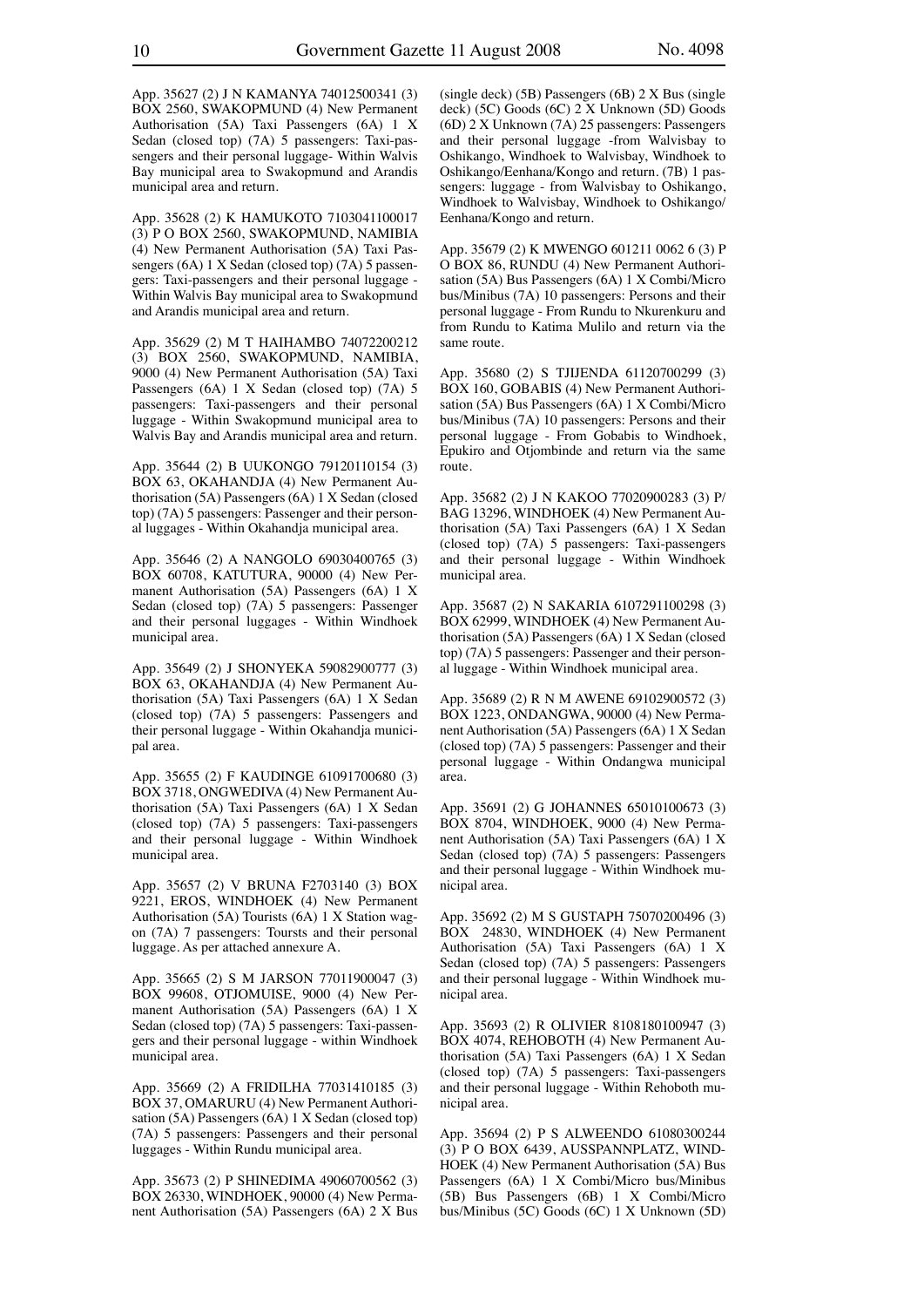Goods (6D) 1 X Unknown (7A) 16 passengers: Persons and their personal luggage - From Windhoek to Oshakati, Ondangwa and Okahao and return via the same route. (7B) 1 passengers: Luggage of passengers - From Windhoek to Oshakati, Ondangwa and Okahao and return via the same route.

App. 35695 (2) F N NALUKAKU 69081000322 (3) BOX 177, ONDANGWA (4) New Permanent Authorisation (5A) Taxi Passengers (6A) 1 X Sedan (closed top) (7A) 5 passengers: Taxi-passengers and their personal luggage - Within Oshakati and Ondangwa municipal area.

App. 35712 (2) E JARIO 0211915 (3) BOX 31105, P/PARK, 90000 (4) New Permanent Authorisation (5A) Passengers (6A) 1 X Sedan (closed top) (7A) 5 passengers: Passengers and their personal luggage - Within Windhoek municipal area.

App. 35721 (2) M N NGHIPUNYA 77061710179 (3) BOX 63269, WANAHENDA, 9000 (4) New Permanent Authorisation (5A) Taxi Passengers (6A) 2 X Sedan (closed top) (7A) 5 passengers: Passengers and their personal luggage - Within Windhoek municipal area.

App. 35722 (2) J POKOLO 730290000212 (3) BOX 10103, KHOMASDAL, WINDHOEK (4) New Permanent Authorisation (5A) Taxi Passengers (6A) 1 X Sedan (closed top) (7A) 5 passengers: Passengers and their personal luggage - Within Windhoek municipal area .

App. 35724 (2) L SHAANIKA 69032500724 (3) P O BOX 1258, SWAKOPMUND, NAMIBIA (4) New Permanent Authorisation (5A) Taxi Passengers (6A) 1 X Sedan (closed top) (7A) 5 passengers: Passengers and their personal luggage - Within Swakopmund municipal area.

App. 35725 (2) J ANDREAS 61021500151 (3) BOX 1049, WINDHOEK (4) New Permanent Authorisation (5A) Employees (6A) 1 X Combi/Micro bus/Minibus (7A) 16 passengers: Employees and their persoanal luggage - Within Windhoek municipal area as attached annexure A.

App. 35732 (2) N NAKAKOTI 75091300260 (3) BOX 1196, LUDERITZ (4) New Permanent Authorisation (5A) Taxi Passengers (6A) 1 X Sedan (closed top) (7A) 5 passengers: Passengers and their personal luggage - Within Lüderitz municipal area.

App. 35752 (2) N N DREYER CC97317 (3) P O BOX 980, WALVIS BAY, NAMIBIA (4) New Permanent Authorisation (5A) Tourists (6A) 3 X Station wagon (7A) 11 passengers: Tourists and their personal luggage - From Windhoek and/Hosea Kutako International Aiport. (as per attached annexure A).

App. 35755 (2) V SHIPAHU 74011200158 (3) P O BOX 63269, WANAHEDA, WINDHOEK (4) New Permanent Authorisation (5A) Taxi Passengers (6A) 1 X Sedan (closed top) (7A) 5 passengers: Passengers and their personal luggage - Within Windhoek municipal area.

App. 35771 (2) F N HAUFIKU 75020810061 (3) BOX 481, OSHAKATI (4) New Permanent Authorisation (5A) Taxi Passengers (6A) 1 X Sedan (closed top) (7A) 5 passengers: Taxi-passengers and their personal luggage - Within Oshakati muncipal area to Ondangwa municipal area and return.

App. 35772 (2) B N SIBEYA 46031300397 (3) P O BOX 4117, WINDHOEK, NAMIBIA (4) New Permanent Authorisation (5A) Bus Passengers (6A) 1 X Bus (single deck) (7A) 28 passengers: Persons and their personal luggage - From Windhoek to Rundu and Katima Mulilo and return via the same route.

App. 35773 (2) J K KUUTONDOKWA 70060- 602090 (3) BOX 95141, KATUTURA, WIND-HOEK, NAMIBIA (4) New Permanent Authorisation (5A) Passengers (6A) 2 X Sedan (closed top) (7A) 5 passengers: Passengers and their personal luggage - within Windhoek municipal area.

App. 35775 (2) NAMIB TRAVEL SHOP 88236 (3) BOXN 6850, AUSSPANNPLATZ, 9000 (4) New Permanent Authorisation (5A) Tourists (6A) 1 X Combi/Micro bus/Minibus (7A) 12 passengers: Tourists and their personal luggage - From Windhoek and/or the Hose Kutako International Airport to places situated within the Republic of Namibia including places on the borders of Namibia and return.

App. 35795 (2) N NDJODHI 67122600394 (3) BOX 60983, KATUTURA, 90000 (4) New Permanent Authorisation (5A) Passengers (6A) 1 X Sedan (closed top) (7A) 5 passengers: Passengers and their personal luggage - within Windhoek municipal area.

App. 35796 (2) E K ANGULA 73080710150 (3) BOX 21656, WINDHOEK, 9000 (4) New Permanent Authorisation (5A) Passengers (6A) 1 X Sedan (closed top) (7A) 5 passengers: Passengers and their personal luggage - within Windhoek municipal area.

App. 35797 (2) L M JANKOWSKI 20081976 (3) BOX 23592, WINDHOEK (4) New Permanent Authorisation (5A) Tourists (6A) 1 X Combi/Micro bus/Minibus (7A) 14 passengers: Tourists and their personal luggage - (1) From Windhoek and/or the Hose Kutako International Airport to places situated within the Republic of Namibia including places on the borders of Namiba and return. (2) From the Hosea Kutako International Airport to Hotels, lodges, and/or boarding houses within Windhoek magisterial district and return.

App. 35021 Permit 2428/1 (2) S NGUARAM-BUKA to A KARUKONGO 71011800608 (3) BOX 2206, WINDHOEK, 90000 (4) Transfer of Authorisation (5A) Taxi Passengers (6A) 1 X Sedan (closed top) (7A) 5 passengers: Taxi-passengers and their personal luggage - Within Windhoek municipal area.

App. 35028 Permit 17022/0 (2) P NAMBALA to G KASHIIWA 80091010136 (3) BOX 2240, OSHAKATI (4) Transfer of Authorisation (5A) Passengers (6A) 1 X Sedan (closed top) (7A) 5 passengers: Passengers and their luggage From Okatope to Eenhana and Oshikango.

App. 35034 Permit 18220/0 (2) E T NDAHOM-ENWA to H KASHIKOLA 70020500718 (3) BOX 60711, WINDHOEK (4) Transfer of Authorisation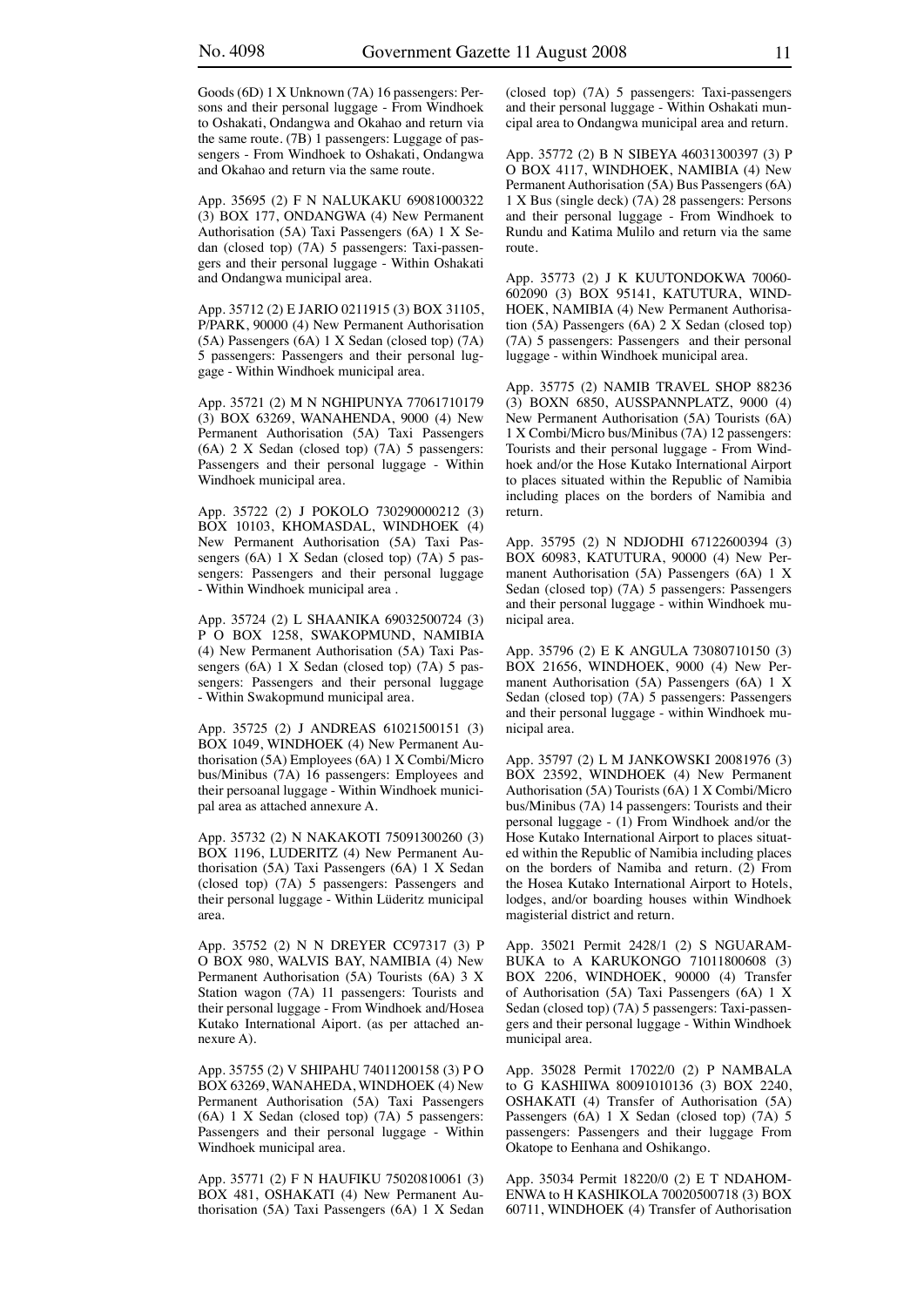(5A) Taxi Passengers (6A) 1 X Sedan (closed top) (7A) 5 passengers: Taxi-passengers and their personal luggage - Within Windhoek municipal area.

App. 35046 Permit 8329/2 (2) M IIMENE to D S K SHIGWEDHA 78062310116 (3) BOX 62875, WANAHEDA, KATUTURA, WINDHOEK (4) Transfer of Authorisation (5A) Passengers (6A) 1 X Sedan (closed top) (7A) 5 passengers: Passengers and their luggage. Within Windhoek municipal area.

App. 35050 Permit 19831/0 (2) T TSOWASEB to N GARISEB 75072100316 (3) BOX 62690, KATUTURA, 90000 (4) Transfer of Authorisation (5A) Passengers (6A) 1 X Sedan (closed top) (7A) 5 passengers: Taxi-passengers and their personal luggage - Within Windhoek municipal area.

App. 35053 Permit 7555/1 (2) I E SHAANIKA to E TJIHONGE 86052300272 (3) BOX 3540, SOWE-TO, WINDHOEK (4) Transfer of Authorisation (5A) Passengers (6A) 1 X Sedan (closed top) (7A) 5 passengers: Passenger and their luggage -Within Windhoek municipal area.

App. 35060 Permit 10733/1 (2) M SHIKONGO to TU NAMPOLO 62010105877 (3) BOX 25531, WINDHOEK (4) Transfer of Authorisation (5A) Taxi Passengers (6A) 1 X Sedan (closed top) (7A) 5 passengers: Taxi-passengers and their personal luggage - Within Windhoek municipal area.

App. 35064 Permit 17945/0 (2) E E POPYENINA-WA to J D MUSWEU 81112810447 (3) BOX 1920, WINDHEK, 90000 (4) Transfer of Authorisation (5A) Taxi Passengers (6A) 1 X Sedan (closed top) (7A) 5 passengers: Taxi-passengers and their personal luggage - Within Windhoek municipal area.

App. 35070 Permit 19849/0 (2) E KAISHUNGU to A K HAINDONGO 85041910138 (3) BOX 605, RUNDU (4) Transfer of Authorisation (5A) Taxi Passengers (6A) 1 X Sedan (closed top) (7A) 5 passengers: Taxi-passengers and their personal luggage - Within Rundu municipal area.

App. 35072 Permit 556/1 (2) W M ILUKENA to L K IYAMBO 75011200477 (3) P O BOX 963, OKA-HANDJA, NAMIBIA (4) Transfer of Authorisation (5A) Passengers (6A) 1 X Sedan (closed top) (7A) 5 passengers: Passenger and their personal luggage - Within the Municipality of Okahandja

App. 35076 Permit 8563/2 (2) M MWAN-YANGABO to G M MUKULU 69052300399 (3) BOX 95462, SOWETO, 9000 (4) Transfer of Authorisation (5A) Taxi Passengers (6A) 1 X Sedan (closed top) (7A) 5 passengers: Passengers and their luggage - Within Windhoek municipal area.

App. 35088 Permit 3917/0 (2) T K NAKALENGA to N SHAULWA 73071710054 (3) BOX 976, WALVIS BAY (4) Transfer of Authorisation (5A) Passengers (6A) 1 X Bus (single deck) (7A) 29 passengers: Passenger and their personal luggage - From Oranjemund to Oshakati.

App. 35102 Permit 19871/0 (2) M ANGERMUND to C TSEI TSEIMOU 75071810158 (3) BOX 70461, KHOMASDAL, WINDHOEK (4) Transfer of Authorisation (5A) Taxi Passengers (6A) 1 X Sedan (closed top) (7A) 5 passengers: Taxi-passengers and their personal luggage - Within Windhoek municipal area.

App. 35108 Permit 18094/0 (2) V MATEUS to J SHIPO 79102910683 (3) BOX 2782, OSHAKATI (4) Transfer of Authorisation (5A) Passengers (6A) 1 X Bus (single deck) (7A) 28 passengers: Persons and their personal luggage - From Windhoek to Oshakati.

App. 35111 Permit 14591/1 (2) K K ASHIVUDHI to S M MURANDA 78090910777 (3) P O BOX 1711, RUNDU, NAMIBIA (4) Transfer of Authorisation (5A) Passengers (6A) 1 X Sedan (closed top) (7A) 5 passengers: Passenger and their personal luggae -Within Rundu municipal area.

App. 35116 Permit 3601/1 (2) J MATHEUS to B SKRYWER 82062910053 (3) BOX 9109, EROS, 9000 (4) Transfer of Authorisation (5A) Passengers (6A) 1 X Sedan (closed top) (7A) 5 passengers: Within Windhoek municipal area.

App. 35121 Permit 4844/2 (2) D S NATANGWE to M T SHIVOLO 73022700202 (3) P O BOX 694, LÜDERITZ, NAMIBIA (4) Transfer of Authorisation (5A) Taxi Passengers (6A) 1 X Sedan (closed top) (7A) 5 passengers: Passenger and their personal luggages - Within Lüderitz municipal area

App. 35125 Permit 1466/2 (2) J P KAFIDI to P S SHINDONGO 82030410489 (3) PO BOX 20456, WINDHOEK, NAMIBIA (4) Transfer of Authorisation (5A) Passengers (6A) 1 X Sedan (closed top) (7A) 5 passengers: Taxi-passengers and their personal luggage - Within Windhoek municipal area.

App. 35129 Permit 9736/1 (2) A MCCLUNE to M HANNAM 61070200301 (3) BOX 20564, WINDHOEK (4) Transfer of Authorisation (5A) Passengers (6A) 1 X Sedan (closed top) (7A) 5 passengers: Passengers and their luggage Within Windhoek municipal area.

App. 35132 Permit 17396/0 (2) M MAKILI to M R ELUNGU 74062700190 (3) BOX 183, OS-HAKATI, 90000 (4) Transfer of Authorisation (5A) Passengers (6A) 1 X Sedan (closed top) (7A) 5 passengers: Passengers and their personal luggages - From Oshakati area to Endola area.

App. 35137 Permit 10004/1 (2) P SHOOPALA to J AMUNYELA 81100810633 (3) PO BOX 61075, WINDHOEK, NAMIBIA (4) Transfer of Authorisation (5A) Passengers (6A) 1 X Sedan (closed top) (7A) 5 passengers: Passengers and their personal luggage Within Windhoek municipal area.

App. 35143 Permit 19878/0 (2) G S MUTENDA to S KAULUMA 60010108564 (3) PO BOX 12017, WINDHOEK, NAMIBIA (4) Transfer of Authorisation (5A) Passengers (6A) 1 X Sedan (closed top) (7A) 5 passengers: Passenger and their personal luggage - Within Windhoek municipal area.

App. 35168 Permit 10663/1 (2) N J SHIPIKI to B SIMANA 60091401100 (3) BOX 63222, KATUTURA (4) Transfer of Authorisation (5A) Passengers (6A) 1 X Sedan (closed top) (7A) 5 passengers: Passengers and their luggage - Within Windhoek municipal area.

App. 35184 Permit 18692/0 (2) I MARKUS to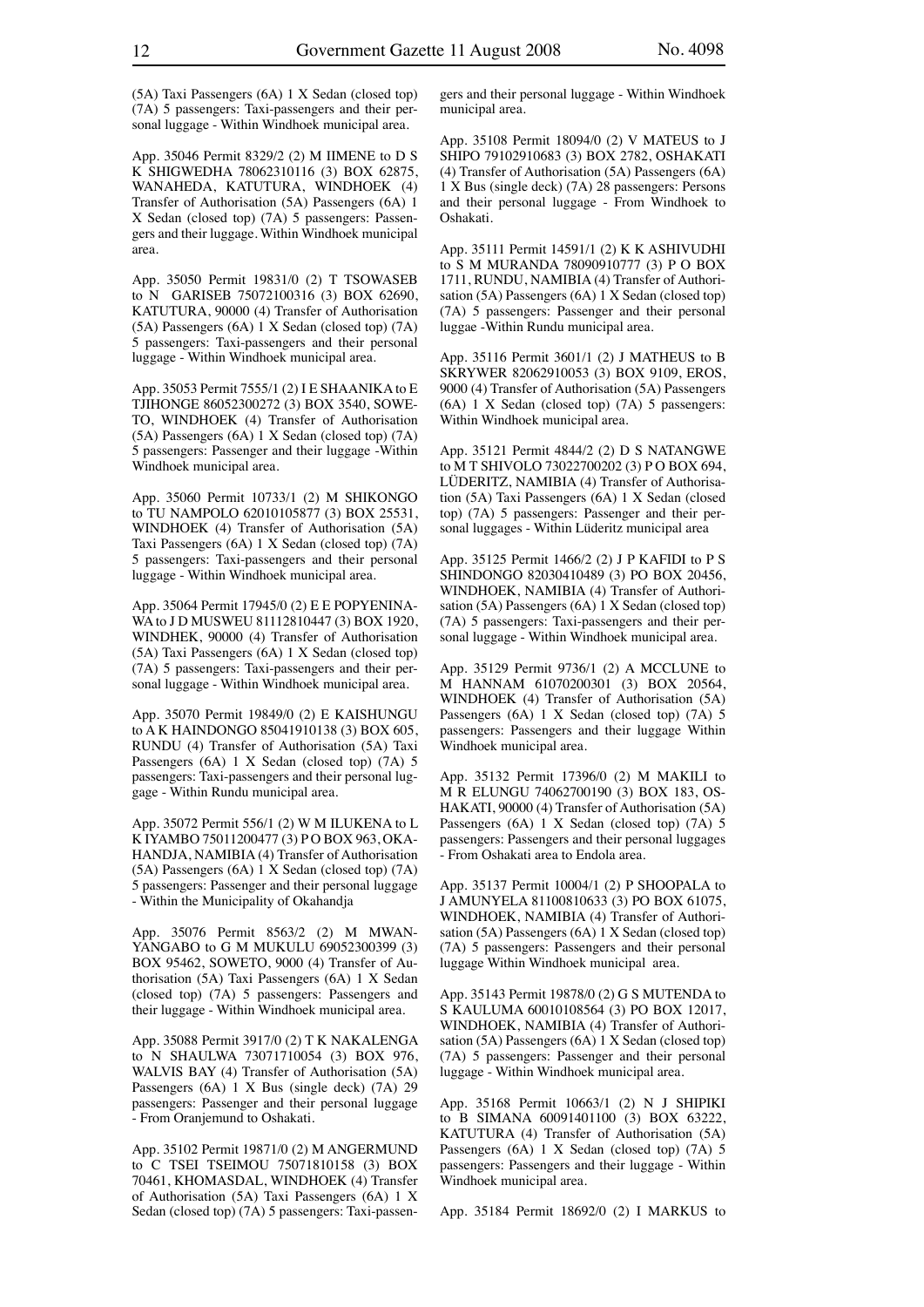G F MWANINGA 77080500141 (3) BOX 346, WINDHOEK (4) Transfer of Authorisation (5A) Passengers (6A) 1 X Sedan (closed top) (7A) 5 passengers: Passengers and their personal luggage - within Windhoek municipal area.

App. 35189 Permit 19927/0 (2) N HAMAKALI to O HAMAKALI P0103949 (3) BOX 385, OS-HAKATI (4) Transfer of Authorisation (5A) Taxi Passengers (6A) 1 X Sedan (closed top) (7A) 5 passengers: Passengers and their personal luggage - Oshakati, Ongwediva, Ondangwa.

App. 35248 Permit 4704/1 (2) P NEKUIYU to R H NORTJE 7010260800225 (3) BOX 10199, KHO-MASDAL, WINDHOEK (4) Transfer of Authorisation (5A) Passengers (6A) 1 X Sedan (closed top) (7A) 5 passengers: Passenger and their personal luggages - Within Windhoek municipal area.

App. 35251 Permit 17478/1 (2) C S MBEHA to F C SLABBERT 7102270800091 (3) BOX 96293, WINDHOEK, 9000 (4) Transfer of Authorisation (5A) Passengers (6A) 1 X Sedan (closed top) (7A) 5 passengers: Passenger and their personal luggage - Within Windhoek municipal area.

App. 35254 Permit 15048/1 (2) A V PETRUS to I LUPATO 84091210171 (3) BOX 21659, WIND-HOEK (4) Transfer of Authorisation (5A) Taxi Passengers (6A) 1 X Sedan (closed top) (7A) 5 passengers: Taxi-passengers and their personal luggage - Within Windhoek municipal area.

App. 35257 Permit 19973/0 (2) J J JANSEN to J BEUKES 79032800027 (3) BOX 4181, RE-HOBOTH (4) Transfer of Authorisation (5A) Passengers (6A) 1 X Combi/Micro bus/Minibus (7A) 16 passengers: Passenger and their personal luggages - From Rehoboth to Windhoek, Windhoek to Walvis Bay, Windhoek to Oranjemund and Organised Parties.

App. 35269 Permit 19979/0 (2) E SHIPUNDA to T WEYULU 63101700868 (3) BOX 13043, EENHANA (4) Transfer of Authorisation (5A) Passengers (6A) 1 X Sedan (closed top) (7A) 5 passengers: Passengers and their luggage - Within Eenhana - Ondangwa - Oshikango - Onhuno area.

App. 35303 Permit 68/1 (2) H A M SALOOM to C K NUNUHE 6110220600201 (3) P O BOX 8004, WINDHOEK, NAMIBIA (4) Transfer of Authorisation (5A) Taxi Passengers (6A) 1 X Sedan (closed top) (7A) 5 passengers: Passenger and their personal luggages - From Rank 64 (Sixty Four), Abraham Mashego Street/Independence Avenue to places situated within Windhoek Municipality areas.

App. 35314 Permit 19996/0 (2) D NANGOLO to Y M NOWASES (NANGOLO) 68021900237 (3) BOX 2419, WALVIS BAY (4) Transfer of Authorisation (5A) Taxi Passengers (6A) 1 X Sedan (closed top) (7A) 5 passengers: Taxi-passengers and their personal luggage - (a) Within that portion of Walvis Bay magisterial district situated within an area with a radius of 50 kilometers calculculated from Walvis Bay main post office. (b) On casual trips from places situated within area (a) to places situated within Walvis Bay magisterial district and return.

App. 35327 Permit 3706/2 (2) C H ISAAKS to D E

W BERTOLINI P009245 (3) BOX 98079, WIND-HOEK (4) Transfer of Authorisation (5A) Taxi Passengers (6A) 1 X Combi/Micro bus/Minibus (7A) 10 passengers: Persons and their personal luggage - From Windhoek to Hosea Kutako International Airport and return.

App. 35349 Permit 12798/1 (2) K NAMBAHU to C SHAPAKA 80042610060 (3) BOX 1117, LÜDERTZ, 9000 (4) Transfer of Authorisation (5A) Passengers (6A) 1 X Sedan (closed top) (7A) 5 passengers: Passenger and their personal luggages - Within Lüderitz municipal area.

App. 35351 Permit 20014/0 (2) G VENONDUM-BO to M L JOSUA 75070400150 (3) P O BOX 1035, ONDANGWA (4) Transfer of Authorisation (5A) Taxi Passengers (6A) 1 X Sedan (closed top) (7A) 5 passengers: Passengers and their personal luggage - Ondangwa , Oshikango and back.

App. 35367 Permit 20021/0 (2) H E J KING to E J SHIVUTE 64020202443 (3) BOX 24544, WIND-HOEK (4) Transfer of Authorisation (5A) Taxi Passengers (6A) 1 X Sedan (closed top) (7A) 5 passengers: Passengers and their personal luggage - Within Windhoek municipal area.

App. 35369 Permit 20022/0 (2) A DAVID to L ASEB 52082300587 (3) BOX 1098, OTJI-WARONGO (4) Transfer of Authorisation (5A) Bus Passengers (6A) 1 X Combi/Micro bus/ Minibus (7A) 13 passengers: Persons and their personal luggage - From Otjiwarongo to Oshakati and return via the same roue.

App. 35379 Permit 12796/1 (2) I K TSHIVOLO to T N SHIGWEDHA 81051310563 (3) BOX 7996, WINDHOEK (4) Transfer of Authorisation (5A) Taxi Passengers (6A) 1 X Sedan (closed top) (7A) 5 passengers: Taxi-passengers and their personal luggage - Within Windhoek municipal area.

App. 35387 Permit 12275/0 (2) E MUUKUA to B KAUNUWA 70112600522 (3) BOX 11913, K/ WINDHOEK, 90000 (4) Transfer of Authorisation (5A) Passengers (6A) 1 X Sedan (closed top) (7A) 5 passengers: Passenger and their personal luggages - Within Windhoek municipal area.

App. 35396 Permit 527/0 (2) E SIHLAHLA to V S ELIFAS 79091510560 (3) BOX 8154, BACH BRECHHT, WINDHOEK (4) Transfer of Authorisation (5A) Taxi Passengers (6A) 1 X Sedan (closed top) (7A) 4 passengers: 4 Taxi-passengers and their personal luggage - Within the municipal area of Windhoek, Rank 70, Clauduis Kandovazu street.

App. 35406 Permit 7938/2 (2) J GIDEON to E NGWEDHA 75102000403 (3) BOX 484, WALVISBAY (4) Transfer of Authorisation (5A) Taxi Passengers (6A) 1 X Sedan (closed top) (7A) 5 passengers: Passengers and their luggage- Within Walvis Bay and from Walvis Bay to Swakopmund.

App. 35417 Permit 13765/0 (2) M N NGHIPUNYA to B MOYO 60041000374 (3) BOX 703, AUS-SENKEHR, NAMIBIA (4) Transfer of Authorisation (5A) Passengers (6A) 1 X Sedan (closed top) (7A) 5 passengers: Persons and their personal luggage - Within Windhoek municipal area.

App. 35429 Permit 19630/0 (2) O SHATONA to F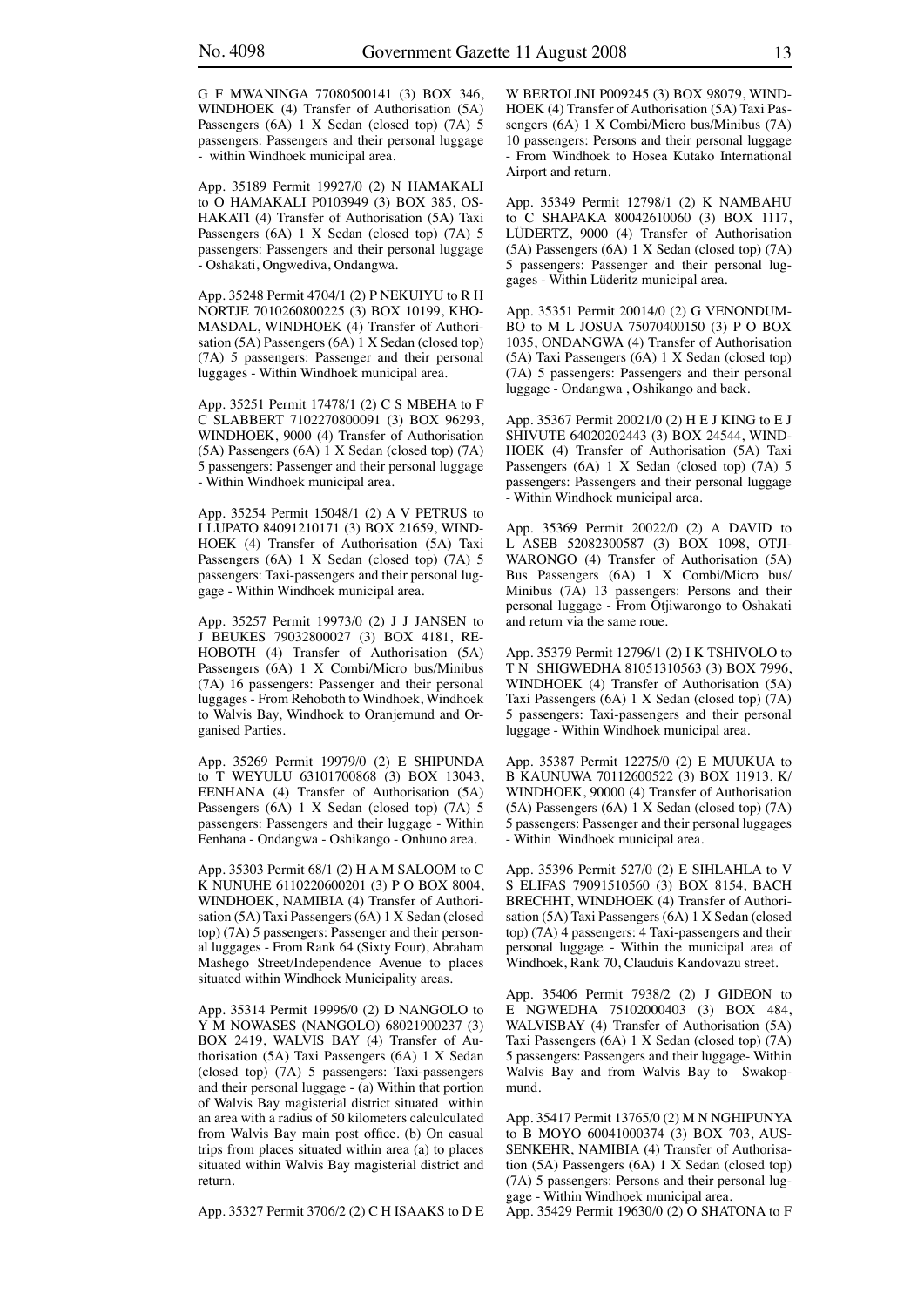SHIVUTE 740825 0061 8 (3) BOX 8550, BACH-BRECHT, WINDHOEK (4) Transfer of Authorisation (5A) Taxi Passengers (6A) 1 X Sedan (closed top) (7A) 5 passengers: Passengers and their personal luggage - Within Windhoek area.

App. 35434 Permit 8831/2 (2) M L RITTMANN to L E CLOETE 67070701101 (3) BOX 70389, KHO-MASDAL, 9000 (4) Transfer of Authorisation (5A) Taxi Passengers (6A) 1 X Sedan (closed top) (7A) 5 passengers: Taxi-passengers and their personal luggage - Within Windhoek municipal area.

App. 35435 Permit 7489/2 (2) C STEENKAMP to C GRYFFENBERG 79040600015 (3) BOX 723, WINDHOEK (4) Transfer of Authorisation (5A) Taxi Passengers (6A) 1 X Sedan (closed top) (7A) 5 passengers: Within Windhoek municipal area.

App. 35440 Permit 7283/1 (2) D S NEMBIA to A R MARTHIN 75020500356 (3) BOX 976, LUDERITZ (4) Transfer of Authorisation (5A) Passengers (6A) 1 X Sedan (closed top) (7A) 5 passengers: Passenger and their personal luggage - Within Windhoek municipal area.

App. 35445 Permit 13155/1 (2) F S HISHIKA-MUKA to D NGHISHIKAMUKA 47092800129 (3) BOX 60867, KATUTURA, 90000 (4) Transfer of Authorisation (5A) Taxi Passengers (6A) 1 X Sedan (closed top) (7A) 5 passengers: Taxi-passengers and their personal lugagge - Within Windhoek municipal area.

App. 35450 Permit 4633/0 (2) R FRANS to I KAULYA 77112110197 (3) BOX 264, RUNDU (4) Transfer of Authorisation (5A) Passengers (6A) 1 X Sedan (closed top) (7A) 5 passengers: Passenger and their personal luggages - Within Rundu municipal area.

App. 35485 Permit 2907/3 (2) F AKSEL to A HAIN-GHUMBI 6904141100928 (3) BOX 62531, KATU-TURA, WINDHOEK (4) Transfer of Authorisation (5A) Passengers (6A) 1 X Sedan (closed top) (7A) 5 passengers: Within Windhoek municipal area.

App. 35491 Permit 19800/0 (2) I K TSHIVOLO to J KALIMBO 83052810197 (3) P O BOX 759, WINDHOEK, NAMIBIA (4) Transfer of Authorisation (5A) Passengers (6A) 1 X Sedan (closed top) (7A) 5 passengers: Passengers and their luggage - Within Windhoek municipal area.

App. 35500 Permit 20156/0 (2) V PAULUS to E K PHILLEPUS 63112200624 (3) BOX 183, OS-HAKATI (4) Transfer of Authorisation (5A) Bus Passengers (6A) 1 X Combi/ Micro bus/Minibus (7A) 10 passengers: Persons and their personal luggage - From Grootfontein to Okalongo and return via the same route.

App. 35504 (2) N VILBARD 6810121100075 (3) BOX 26242, WINDHOEK (4) New Permanent Authorisation (5A) Goods (6A) 1 X Unknown (7A) 1 passengers: Luggage of passengers - From Windhoek to Ondangwa and return via the same route.

App. 35537 Permit 20171/0 (2) O KAVARA to F KLEMENS 78091010157 (3) BOX 2280, GOBA-BIS, 9000 (4) Transfer of Authorisation (5A) Passengers (6A) 1 X Sedan (closed top) (7A) 5 passengers: Passengers and their luggage - Within Gobabis municipal area.

App. 35561 Permit 280/1 (2) J E CLOETE to J N C BRUSSEL 6504300800280 (3) BOX 10482, KHOMASDAL, 90000 (4) Transfer of Authorisation (5A) Taxi Passengers (6A) 1 X Sedan (closed top) (7A) 4 passengers: Not more than 5 (five) Taxipassengers (driver included) and their personal luggage on bona fide taxi trips - Within the municipal area of Rehoboth.

App. 35565 Permit 4866/5 (2) C VAN SCHALKW-YK to J A JANSEN 62062800207 (3) BOX 10148, KHOMASDAL, WINDHOEK (4) Transfer of Authorisation (5A) Taxi Passengers (6A) 1 X Sedan (closed top) (7A) 5 passengers: Within Windhoek municipal area.

App. 35567 Permit 10679/1 (2) K O MUTUMBU-LUA to T IIYAMBO 59061200407 (3) BOX 12, SWAKOPMUND, 90000 (4) Transfer of Authorisation (5A) Passengers (6A) 1 X Sedan (closed top) (7A) 5 passengers: Passenger and their personal luggages - Within Swakopmund municipal area to Walvisbay and return .

App. 35569 Permit 6157/1 (2) J K NDJEMBO to P MWEENDA 75110400318 (3) BOX 771, ONDANGWA (4) Transfer of Authorisation (5A) Passengers (6A) 1 X Sedan (closed top) (7A) 5 passengers: Passengers and their luggage - Within Ondangwa and from Ondangwa to Oshakati and Oshikango.

App. 35576 Permit 3237/1 (2) P V SHAFUDA to L S SHAKWA 73122500930 (3) BOX 20330, WINDHOEK (4) Transfer of Authorisation (5A) Passengers (6A) 1 X Sedan (closed top) (7A) 5 passengers: Passengers and their personal luggage - Within Windhoek Municipality area.

App. 35609 Permit 20213/0 (2) P FIKAMENI to B JOSEPH 691115000301 (3) BOX 4745, AUS-SPANNPLATZ, WINDHOEK (4) Transfer of Authorisation (5A) Taxi Passengers (6A) 1 X Sedan (closed top) (7A) 5 passengers: From Namibia, Khomas.

App. 35611 Permit 8165/2 (2) J P KAYOO to J KAYOO 63103000952 (3) BOX 4188, WIND-HOEK, 9000 (4) Transfer of Authorisation (5A) Passengers (6A) 1 X Sedan (closed top) (7A) 5 passengers: Passenger and their personal luggages - Within Windhoek municipal area.

App. 35614 Permit 11411/0 (2) P NEHEMIA to P SHINEDIMA 49060700562 (3) BOX 26330, WINDHOEK, 90000 (4) Transfer of Authorisation (5A) Passengers (6A) 1 X Bus (single deck) (7A) 28 passengers: Passenger and their personal luggages - From Walvis Bay to Oshakati, Windhoek to Walvis Bay and Windhoek to Oshakati

App. 35616 Permit 6541/1 (2) E PANDENI to E HOMATENI 4704221100029 (3) BOX 183, OSHAKATI (4) Transfer of Authorisation (5A) Passengers (6A) 1 X Sedan (closed top) (7A) 5 passengers: Within Oshakati municipal area and Ondangwa.

App. 35639 Permit 17830/2 (2) R L HENDJALA to W H HANGULA 54030500498 (3) BOX 3287, WINDHOEK (4) Transfer of Authorisation (5A) Passengers (6A) 1 X Sedan (closed top) (7A) 5 passengers: Passenger and their personal luggages - Within Windhoek municipal area